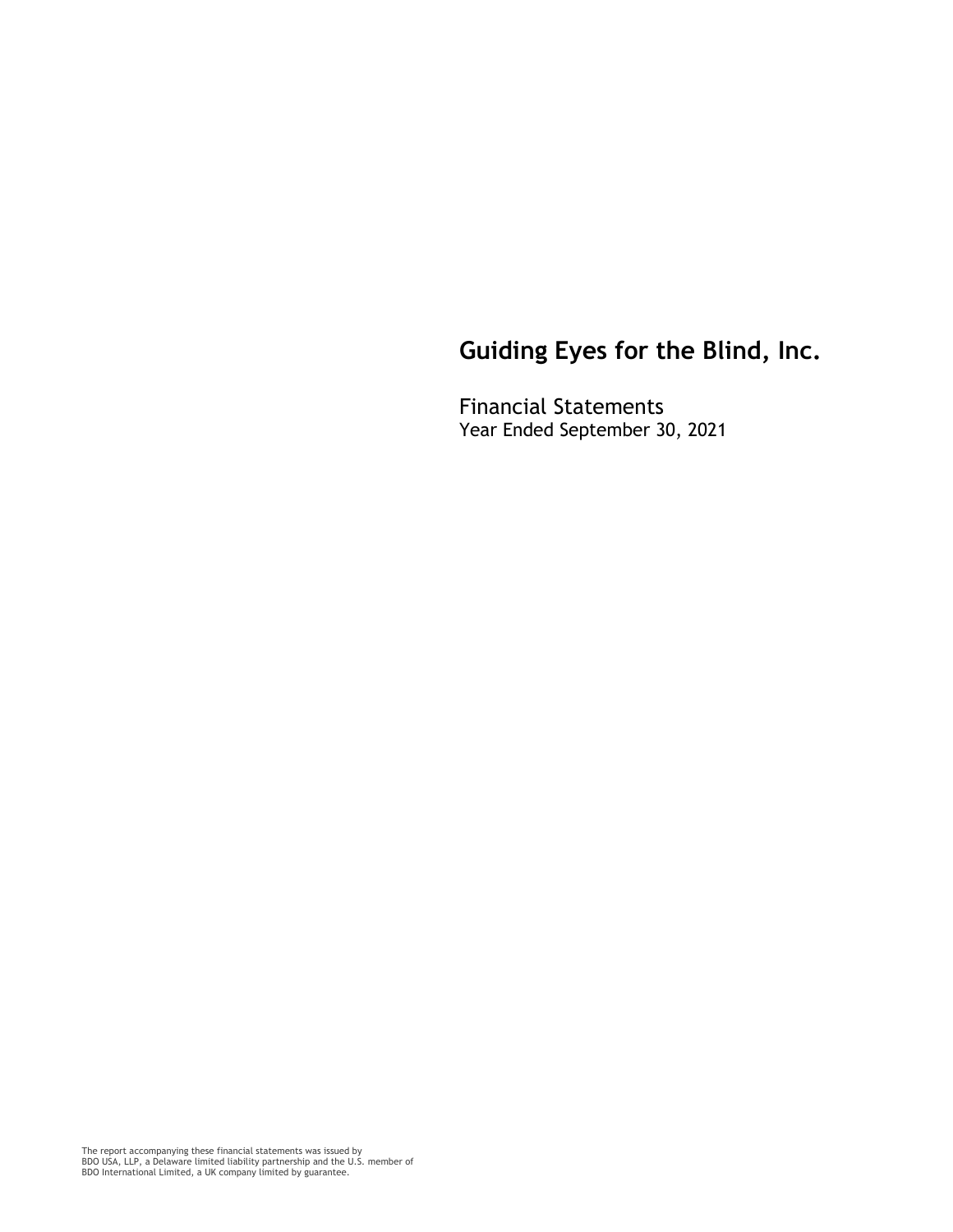Financial Statements Year Ended September 30, 2021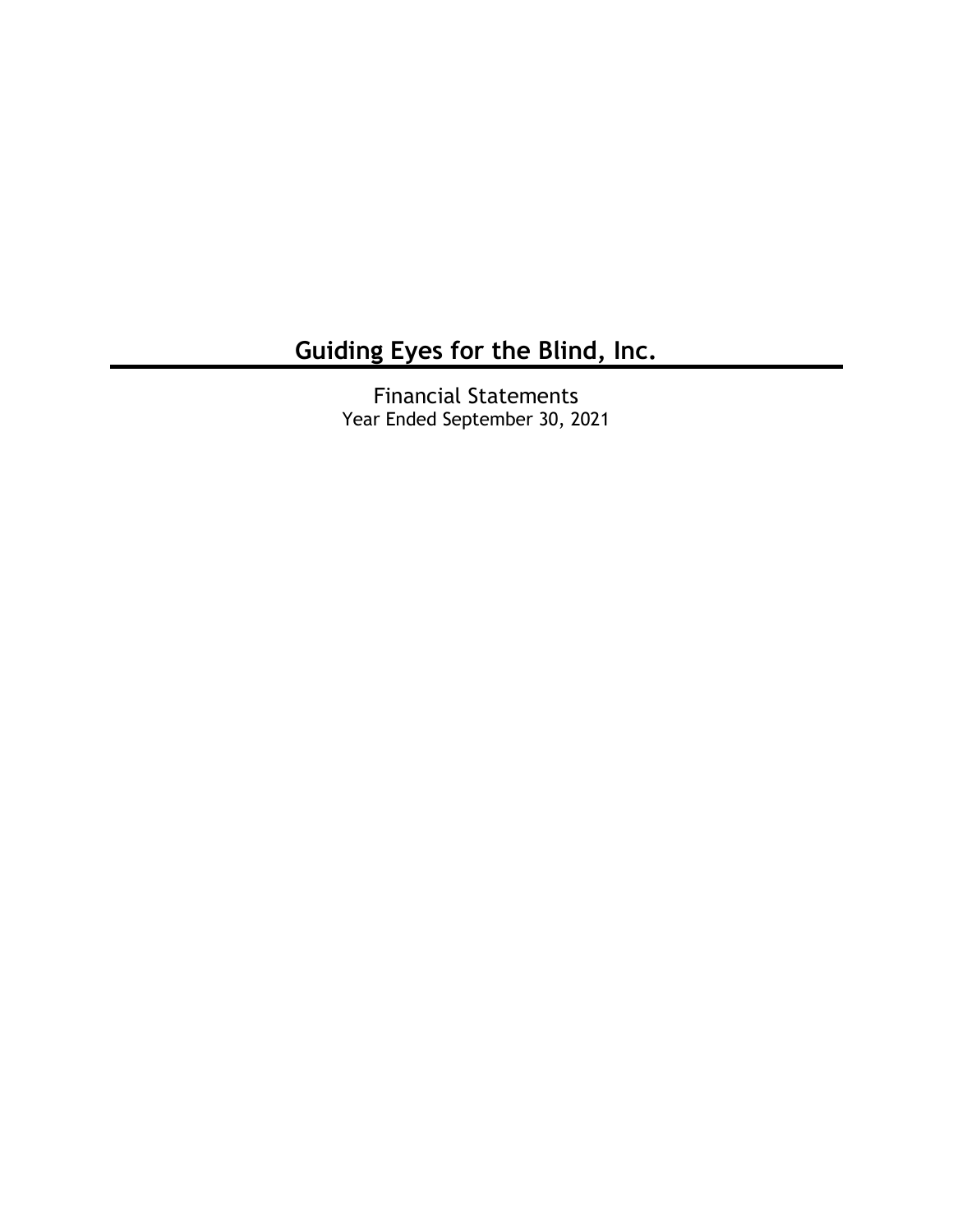# **Contents**

| <b>Independent Auditor's Report</b>                                       | $3 - 4$ |
|---------------------------------------------------------------------------|---------|
| <b>Financial Statements</b>                                               |         |
| <b>Statement of Financial Position</b><br>as of September 30, 2021        | 5       |
| <b>Statement of Activities</b><br>for the Year Ended September 30, 2021   | 6       |
| Statement of Functional Expenses<br>for the Year Ended September 30, 2021 | 7       |
| <b>Statement of Cash Flows</b><br>for the Year Ended September 30, 2021   | 8       |
| Notes to Financial Statements                                             | 9-28    |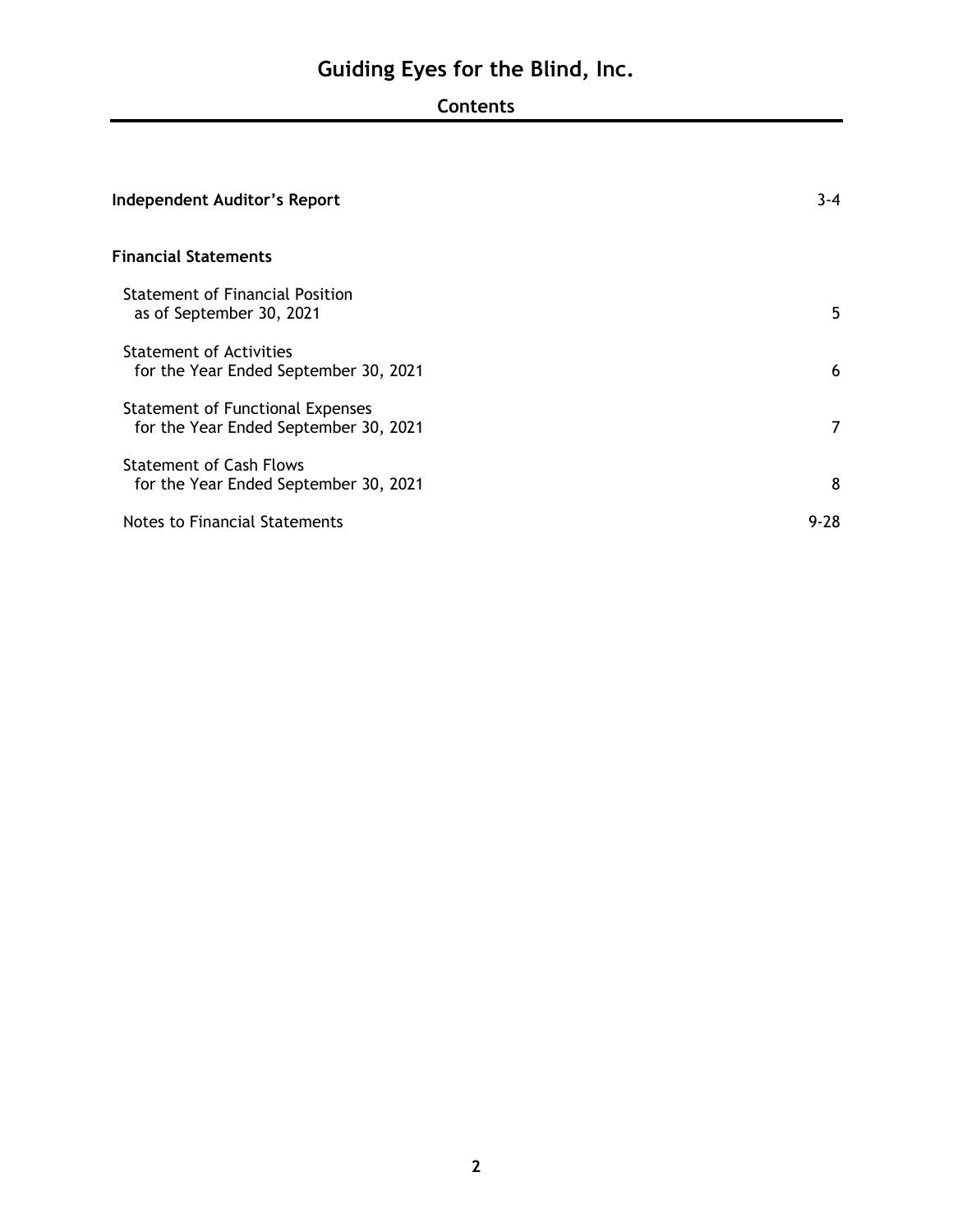

Tel: 212-371-4446 Fax: 212-371-9374 www.bdo.com

## **Independent Auditor's Report**

The Board of Directors Guiding Eyes for the Blind, Inc. Yorktown Heights, New York

#### *Opinion*

We have audited the financial statements of Guiding Eyes for the Blind, Inc. (Guiding Eyes), which comprise the statement of financial position as of September 30, 2021, and the related statements of activities, functional expenses, and cash flows for the year then ended, and the related notes to the financial statements.

In our opinion, the accompanying financial statements present fairly, in all material respects, the financial position of Guiding Eyes as of September 30, 2021, and the changes in its net assets and its cash flows for the year then ended in accordance with accounting principles generally accepted in the United States of America.

#### *Basis for Opinion*

We conducted our audit in accordance with auditing standards generally accepted in the United States of America (GAAS). Our responsibilities under those standards are further described in the Auditor's Responsibilities for the Audit of the Financial Statements section of our report. We are required to be independent of Guiding Eyes and to meet our other ethical responsibilities, in accordance with the relevant ethical requirements relating to our audit. We believe that the audit evidence we have obtained is sufficient and appropriate to provide a basis for our audit opinion.

#### *Responsibilities of Management for the Financial Statements*

Management is responsible for the preparation and fair presentation of the financial statements in accordance with accounting principles generally accepted in the United States of America, and for the design, implementation, and maintenance of internal control relevant to the preparation and fair presentation of financial statements that are free from material misstatement, whether due to fraud or error.

In preparing the financial statements, management is required to evaluate whether there are conditions or events, considered in the aggregate, that raise substantial doubt about Guiding Eyes' ability to continue as a going concern within one year after the date that the financial statements are issued or available to be issued.

BDO USA, LLP, a Delaware limited liability partnership, is the U.S. member of BDO International Limited, a UK company limited by guarantee, and forms part of the international BDO network of independent member firms.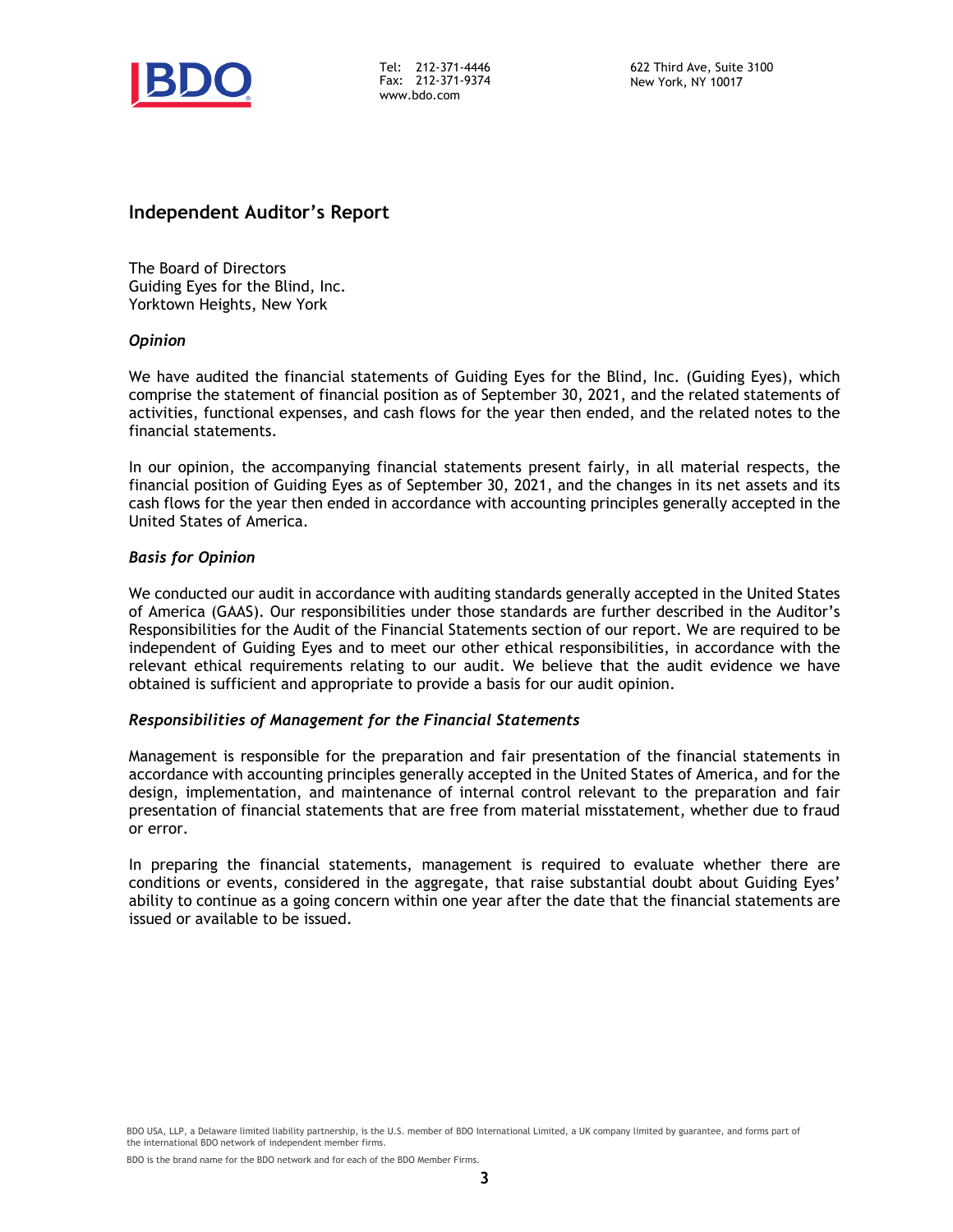

#### *Auditor's Responsibilities for the Audit of the Financial Statements*

Our objectives are to obtain reasonable assurance about whether the financial statements as a whole are free from material misstatement, whether due to fraud or error, and to issue an auditor's report that includes our opinion. Reasonable assurance is a high level of assurance but is not absolute assurance and, therefore, is not a guarantee that an audit conducted in accordance with GAAS will always detect a material misstatement when it exists. The risk of not detecting a material misstatement resulting from fraud is higher than for one resulting from error, as fraud may involve collusion, forgery, intentional omissions, misrepresentations, or the override of internal control. Misstatements are considered material if there is a substantial likelihood that, individually or in the aggregate, they would influence the judgment made by a reasonable user based on the financial statements.

In performing an audit in accordance with GAAS, we:

- Exercise professional judgment and maintain professional skepticism throughout the audit.
- Identify and assess the risks of material misstatement of the financial statements, whether due to fraud or error, and design and perform audit procedures responsive to those risks. Such procedures include examining, on a test basis, evidence regarding the amounts and disclosures in the financial statements.
- Obtain an understanding of internal control relevant to the audit in order to design audit procedures that are appropriate in the circumstances, but not for the purpose of expressing an opinion on the effectiveness of Guiding Eyes' internal control. Accordingly, no such opinion is expressed.
- Evaluate the appropriateness of accounting policies used and the reasonableness of significant accounting estimates made by management, as well as evaluate the overall presentation of the financial statements.
- Conclude whether, in our judgment, there are conditions or events, considered in the aggregate, that raise substantial doubt about Guiding Eyes' ability to continue as a going concern for a reasonable period of time.

We are required to communicate with those charged with governance regarding, among other matters, the planned scope and timing of the audit, significant audit findings, and certain internal controlrelated matters that we identified during the audit.

#### **Report on Summarized Comparative Information**

We have previously audited Guiding Eyes' 2020 financial statements, and our report, dated February 23, 2021, expressed an unmodified opinion on those audited financial statements. In our opinion, the summarized comparative information presented herein, as of and for the year ended September 30, 2020, is consistent, in all material respects, with the audited financial statements from which it has been derived.

 $B$ DO USA, LLP

February 17, 2022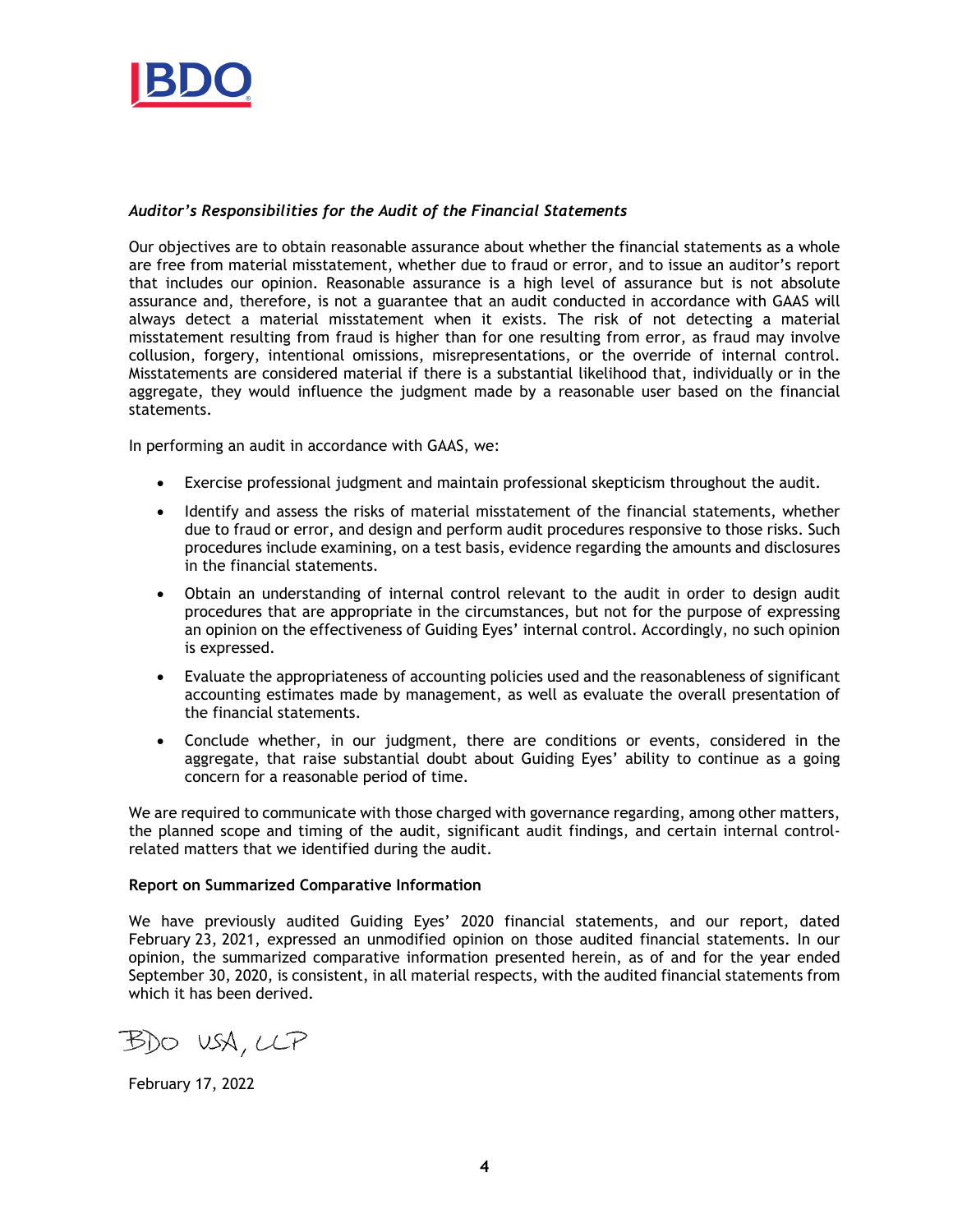## **Statement of Financial Position (with comparative totals for 2020)**

| September 30,                                                                                                                                                                                                                              | 2021                                                   | 2020                                         |
|--------------------------------------------------------------------------------------------------------------------------------------------------------------------------------------------------------------------------------------------|--------------------------------------------------------|----------------------------------------------|
| <b>Assets</b>                                                                                                                                                                                                                              |                                                        |                                              |
| <b>Current Assets</b><br>Cash and cash equivalents (Notes 2 and 3)<br>Cash equivalents held by investment managers (Notes 2 and 3)                                                                                                         | \$<br>16,320,675<br>1,164,055                          | \$<br>10,348,437<br>909,295                  |
| Total Cash and Cash Equivalents                                                                                                                                                                                                            | 17,484,730                                             | 11,257,732                                   |
| Investments, at fair value (Notes 2, 3, 4, and 5)<br>Bequest receivable (Notes 2 and 3)<br>Contributions receivable (Note 2)<br>Prepaid expenses and other assets<br>Right-of-use asset - operating lease, current portion (Notes 2 and 8) | 81,170,593<br>1,775,118<br>75,000<br>464,347<br>39,840 | 69,058,027<br>1,755,230<br>24,500<br>741,287 |
| <b>Total Current Assets</b>                                                                                                                                                                                                                | 101,009,628                                            | 82,836,776                                   |
| Contributions Receivable, net of current portion (Note 2)                                                                                                                                                                                  | 219,000                                                |                                              |
| Deferred Compensation Plan Asset (Notes 4 and 9)                                                                                                                                                                                           | 331,460                                                | 211,629                                      |
| Right-of-Use Asset - Operating Lease, net of current portion (Notes 2 and 8)                                                                                                                                                               | 142,196                                                |                                              |
| Fixed Assets, Net (Notes 2, 6, and 7)                                                                                                                                                                                                      | 20,418,343                                             | 21,443,955                                   |
| Total Assets                                                                                                                                                                                                                               | \$<br>122,120,627                                      | \$<br>104,492,360                            |
| <b>Liabilities and Net Assets</b>                                                                                                                                                                                                          |                                                        |                                              |
| <b>Current Liabilities</b><br>Accounts payable and accrued expenses<br>Payroll and payroll taxes payable<br>Bonds payable, current portion (Notes 2 and 7)<br>Operating lease liability, current portion (Notes 2 and 8)                   | \$<br>1,224,823<br>1,227,996<br>425,000<br>39,840      | \$<br>597,036<br>1,117,213<br>415,000        |
| <b>Total Current Liabilities</b>                                                                                                                                                                                                           | 2,917,659                                              | 2,129,249                                    |
| Deferred Compensation (Notes 4 and 9)                                                                                                                                                                                                      | 331,460                                                | 211,629                                      |
| Reserve for Health Insurance (Note 2)                                                                                                                                                                                                      | 390,000                                                | 300,000                                      |
| Gift Annuity Reserve (Notes 3 and 5)                                                                                                                                                                                                       | 1,588,347                                              | 1,561,193                                    |
| Bonds Payable, less current portion and net of bond issuance costs<br>(Notes 2 and 7)                                                                                                                                                      | 808,059                                                | 1,209,079                                    |
| Operating Lease Liability, less current portion (Notes 2 and 8)                                                                                                                                                                            | 142,196                                                |                                              |
| Loan Payable - Paycheck Protection Program (Note 18)                                                                                                                                                                                       |                                                        | 2,808,592                                    |
| Accrued Pension Obligation (Note 9)                                                                                                                                                                                                        | 473,657                                                | 842,969                                      |
| Total Liabilities                                                                                                                                                                                                                          | 6,651,378                                              | 9,062,711                                    |
| Commitments and Contingencies (Notes 7, 8, 9, 11, 12, and 13)                                                                                                                                                                              |                                                        |                                              |
| Net Assets (Notes 2, 3, 11, 12, and 13)<br>Without donor restrictions<br>With donor restrictions (Notes 11, 12 and 13)                                                                                                                     | 104,514,481<br>10,954,768                              | 85,585,115<br>9,844,534                      |
| Total Net Assets                                                                                                                                                                                                                           | 115,469,249                                            | 95,429,649                                   |
| <b>Total Liabilities and Net Assets</b>                                                                                                                                                                                                    | \$<br>122,120,627                                      | \$<br>104,492,360                            |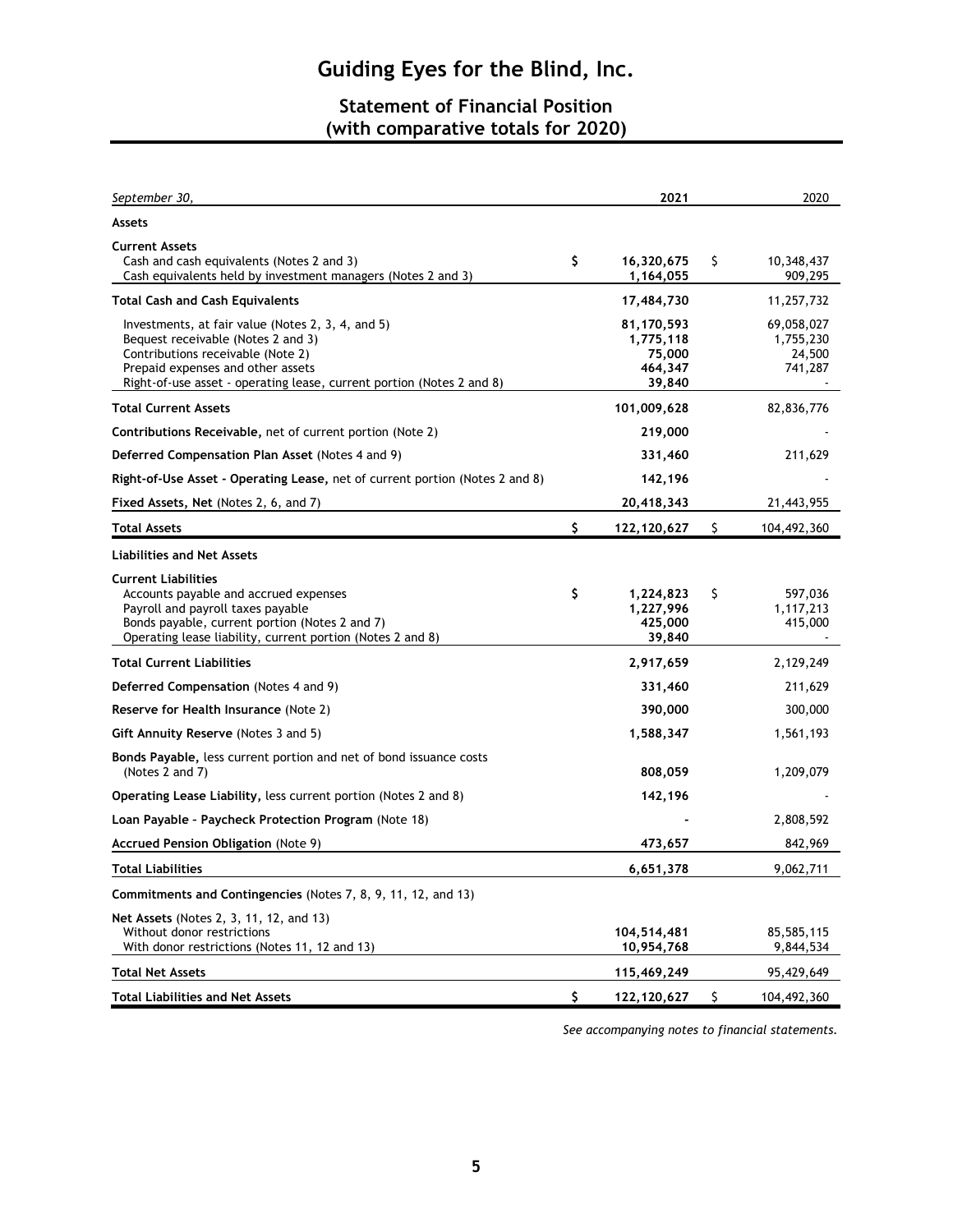## **Statement of Activities (with comparative totals for 2020)**

|                                                                                                                                                                   |                                                             |                            | Total |                                                             |    |                                                           |
|-------------------------------------------------------------------------------------------------------------------------------------------------------------------|-------------------------------------------------------------|----------------------------|-------|-------------------------------------------------------------|----|-----------------------------------------------------------|
|                                                                                                                                                                   | Without Donor<br>Restrictions                               | With Donor<br>Restrictions |       | 2021                                                        |    | 2020                                                      |
| <b>Public Support and Revenue</b><br>Contributions (Notes 2 and 13)<br>Bequests (Notes 2 and 16)<br>Special events, net of direct<br>donor benefits of \$117,203  | \$<br>21,656,674<br>12,596,445                              | \$<br>600,232              | \$    | 22,256,906<br>12,596,445                                    | \$ | 20, 101, 470<br>12, 193, 521                              |
| and \$0 in 2021 and 2020,<br>respectively<br>Net investment income (Note 13)<br>Other income<br>Net assets released from                                          | 44,366<br>10,780,497<br>367,340                             | 1,556,908                  |       | 44,366<br>12,337,405<br>367,340                             |    | 2,000<br>3,925,932<br>455,177                             |
| restrictions (Notes 10 and 12)                                                                                                                                    | 1,046,906                                                   | (1,046,906)                |       |                                                             |    |                                                           |
| <b>Total Public Support and Revenue</b>                                                                                                                           | 46,492,228                                                  | 1,110,234                  |       | 47,602,462                                                  |    | 36,678,100                                                |
| <b>Expenses</b><br>Program services:<br>Guide dog training and<br>student services                                                                                | 8,835,011                                                   |                            |       | 8,835,011                                                   |    | 8,615,013                                                 |
| Residential and graduate<br>services<br>Veterinary hospital and kennel<br>Canine breeding<br>Facilities management<br>Enrichment and education                    | 1,192,042<br>6,476,342<br>926,364<br>2,552,752<br>1,636,521 |                            |       | 1,192,042<br>6,476,342<br>926,364<br>2,552,752<br>1,636,521 |    | 705,857<br>5,851,634<br>577,814<br>2,206,001<br>2,628,372 |
| <b>Total Program Services</b>                                                                                                                                     | 21,619,032                                                  |                            |       | 21,619,032                                                  |    | 20,584,691                                                |
| Supporting services:<br>Management and general<br>Fundraising                                                                                                     | 2,094,849<br>6,414,677                                      |                            |       | 2,094,849<br>6,414,677                                      |    | 1,345,674<br>5,342,982                                    |
| <b>Total Supporting Services</b>                                                                                                                                  | 8,509,526                                                   |                            |       | 8,509,526                                                   |    | 6,688,656                                                 |
| <b>Total Expenses</b>                                                                                                                                             | 30,128,558                                                  |                            |       | 30,128,558                                                  |    | 27, 273, 347                                              |
| Change in Net Assets, before<br>pension-related changes other<br>than net periodic pension cost,<br>gain on disposal of fixed assets,<br>and PPP loan forgiveness | 16,363,670                                                  | 1,110,234                  |       | 17,473,904                                                  |    | 9,404,753                                                 |
| Pension-Related Changes, other<br>than net periodic pension cost<br>(Note 9)                                                                                      | (242, 896)                                                  |                            |       | (242, 896)                                                  |    | (332, 874)                                                |
| Gain on Disposal of Fixed Assets                                                                                                                                  |                                                             |                            |       |                                                             |    | 11,109                                                    |
| <b>Forgiveness of Paycheck Protection</b><br>Program Loan<br>(Note 18)                                                                                            | 2,808,592                                                   |                            |       | 2,808,592                                                   |    |                                                           |
| <b>Change in Net Assets</b>                                                                                                                                       | 18,929,366                                                  | 1,110,234                  |       | 20,039,600                                                  |    | 9,082,988                                                 |
| Net Assets, beginning of year                                                                                                                                     | 85,585,115                                                  | 9,844,534                  |       | 95,429,649                                                  |    | 86,346,661                                                |
| Net Assets, end of year                                                                                                                                           | 104,514,481<br>S                                            | 10,954,768                 | S     | 115,469,249                                                 | S  | 95,429,649                                                |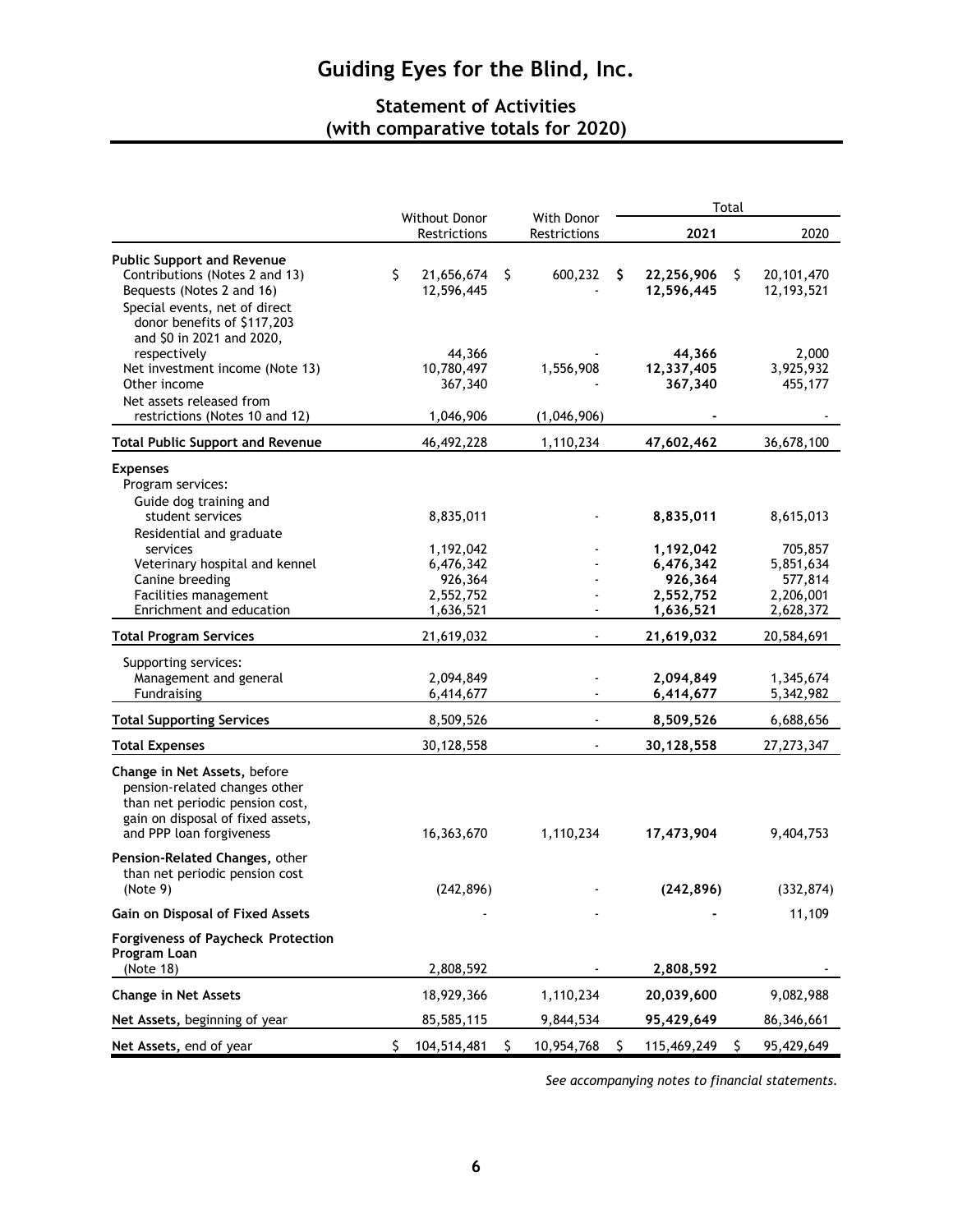## **Statement of Functional Expenses (with comparative totals for 2020)**

| Year ended September 30, |  |  |
|--------------------------|--|--|
|--------------------------|--|--|

|                                                                                                                                                                                                                                                                                                                                                                                                                                                                      | <b>Program Services</b>                                                                                                      |                                                                                |                                                                                                              |                                                                                   |                                                                                            |                                                                                                                                                                     | <b>Supporting Services</b>                                                                                                                                                      |                                                                                                     |                                                                                                                         | Total                                                                                                                                |                                                                                                                                                                                               |                                                                                                                                                                                        |
|----------------------------------------------------------------------------------------------------------------------------------------------------------------------------------------------------------------------------------------------------------------------------------------------------------------------------------------------------------------------------------------------------------------------------------------------------------------------|------------------------------------------------------------------------------------------------------------------------------|--------------------------------------------------------------------------------|--------------------------------------------------------------------------------------------------------------|-----------------------------------------------------------------------------------|--------------------------------------------------------------------------------------------|---------------------------------------------------------------------------------------------------------------------------------------------------------------------|---------------------------------------------------------------------------------------------------------------------------------------------------------------------------------|-----------------------------------------------------------------------------------------------------|-------------------------------------------------------------------------------------------------------------------------|--------------------------------------------------------------------------------------------------------------------------------------|-----------------------------------------------------------------------------------------------------------------------------------------------------------------------------------------------|----------------------------------------------------------------------------------------------------------------------------------------------------------------------------------------|
|                                                                                                                                                                                                                                                                                                                                                                                                                                                                      | Guide Dog<br>Training<br>and Student<br>Services                                                                             | Residential<br>and Graduate<br><b>Services</b>                                 | Veterinary<br>Hospital<br>and Kennel                                                                         | Canine<br><b>Breeding</b>                                                         | <b>Facilities</b><br>Management                                                            | Enrichment<br>and Education                                                                                                                                         | Total<br>Program<br>Services                                                                                                                                                    | Management<br>and General                                                                           | Fundraising                                                                                                             | Total<br>Supporting<br>Services                                                                                                      | 2021                                                                                                                                                                                          | 2020                                                                                                                                                                                   |
| <b>Salaries and Related Expenses</b><br><b>Salaries</b><br>Employee health and retirement benefits<br>Payroll taxes                                                                                                                                                                                                                                                                                                                                                  | 5,216,098 \$<br>1,607,409<br>400,908                                                                                         | 370,869<br>66,401<br>26,394                                                    | 2,563,216 \$<br>1,198,260<br>188,886                                                                         | 466,725 \$<br>114,162<br>35,177                                                   | $603,661$ \$<br>168,090<br>48,718                                                          | $\sim$<br>$\sim$<br>$\sim$                                                                                                                                          | 9,220,569<br>3, 154, 322<br>700,083                                                                                                                                             | 952,951<br>247,628<br>67,510                                                                        | ,001,571<br>-S<br>94,915<br>76,264                                                                                      | ,954,522<br>- S<br>342,543<br>143,774                                                                                                | \$11,175,091<br>3,496,865<br>843,857                                                                                                                                                          | 11,008,373<br>2,948,368<br>824,824                                                                                                                                                     |
| <b>Total Salaries and Related Expenses</b>                                                                                                                                                                                                                                                                                                                                                                                                                           | 7,224,415                                                                                                                    | 463,664                                                                        | 3,950,362                                                                                                    | 616,064                                                                           | 820,469                                                                                    | $\sim$                                                                                                                                                              | 13,074,974                                                                                                                                                                      | 1,268,089                                                                                           | 1,172,750                                                                                                               | 2,440,839                                                                                                                            | 15,515,813                                                                                                                                                                                    | 14,781,565                                                                                                                                                                             |
| <b>Other Expenses</b><br>Data processing and mailing services<br>Postage and shipping<br>Printing and publications<br>Veterinarian fees and supplies<br>Telephone and utilities<br>Insurance<br>Transportation and lodging<br>Professional fees<br>Dog food and supplies<br>Office expenses<br>Food and entertainment<br>Repairs and maintenance<br>Vehicle expense<br>Conferences, subscriptions, and dues<br>Interest expense<br>Miscellaneous<br>Bad debt expense | 4,588<br>1,500<br>$\overline{a}$<br>115,274<br>107,175<br>178,915<br>462<br>129,451<br>432,254<br>26,766<br>13,443<br>49,514 | 370<br>51,067<br>16,643<br>19,391<br>321<br>150,000<br>434,957<br>934<br>2,432 | 2,871<br>1,016,092<br>243,401<br>317,951<br>3,122<br>125,567<br>257,653<br>19,141<br>10,564<br>39,880<br>230 | 49<br>8,226<br>5,811<br>6,268<br>71,437<br>$\sim$<br>202<br>728<br>$\overline{a}$ | 18,188<br>10,341<br>210<br>1,452<br>161,963<br>397,522<br>605,837<br>181,741<br>345<br>348 | 203,046<br>335,812<br>1,097,663<br>$\sim$<br>$\overline{\phantom{a}}$<br>$\sim$<br>$\sim$<br>$\sim$<br>$\blacksquare$<br>$\blacksquare$<br>$\blacksquare$<br>$\sim$ | 203,046<br>343,690<br>1,150,230<br>1,016,092<br>401,732<br>460,669<br>182,568<br>150,462<br>262,738<br>1,358,264<br>397,522<br>624,978<br>181,741<br>38,811<br>56,831<br>49,744 | 83,819<br>4,048<br>1,868<br>39,083<br>6,580<br>587,425<br>41,885<br>52,324<br>1,297<br>937<br>7,016 | 583,031<br>1,403,734<br>2,285,227<br>16,277<br>8,152<br>4,014<br>525,991<br>220,350<br>196<br>44,788<br>1,022<br>25,061 | 666,850<br>1,407,782<br>2,285,227<br>18,145<br>47,235<br>10,594<br>1,113,416<br>262,235<br>196<br>97,112<br>2,319<br>25,998<br>7,016 | 869,896<br>1,751,472<br>3,435,457<br>1,016,092<br>419,877<br>507,904<br>193,162<br>1,263,878<br>262,738<br>1,620,499<br>397,718<br>624,978<br>181,741<br>135,923<br>59,150<br>75,742<br>7,016 | 816,535<br>1,721,843<br>3,397,247<br>1,028,331<br>416,942<br>463,943<br>241,027<br>879,216<br>413,382<br>766,853<br>130,934<br>408,685<br>289,361<br>98,668<br>67,841<br>32,483<br>585 |
| Total Expenses, before<br>depreciation and amortization                                                                                                                                                                                                                                                                                                                                                                                                              | 8,283,757                                                                                                                    | 1,139,779                                                                      | 5,986,834                                                                                                    | 708,785                                                                           | 2,198,416                                                                                  | 1,636,521                                                                                                                                                           | 19,954,092                                                                                                                                                                      | 2,094,371                                                                                           | 6,290,593                                                                                                               | 8,384,964                                                                                                                            | 28,339,056                                                                                                                                                                                    | 25,955,441                                                                                                                                                                             |
| <b>Depreciation and Amortization</b>                                                                                                                                                                                                                                                                                                                                                                                                                                 | 551,254                                                                                                                      | 52,263                                                                         | 489,508                                                                                                      | 217,579                                                                           | 354,336                                                                                    |                                                                                                                                                                     | 1,664,940                                                                                                                                                                       | 478                                                                                                 | 124,084                                                                                                                 | 124,562                                                                                                                              | 1,789,502                                                                                                                                                                                     | 1,317,906                                                                                                                                                                              |
| <b>Total Expenses</b>                                                                                                                                                                                                                                                                                                                                                                                                                                                | 8,835,011                                                                                                                    | 1,192,042 \$                                                                   | $6,476,342$ \$                                                                                               | 926,364                                                                           | 2,552,752 \$                                                                               |                                                                                                                                                                     | 1,636,521 \$ 21,619,032                                                                                                                                                         | 2,094,849                                                                                           | 6,414,677<br>- S                                                                                                        | 8,509,526<br>- S                                                                                                                     |                                                                                                                                                                                               | $$30,128,558 \quad $27,273,347$                                                                                                                                                        |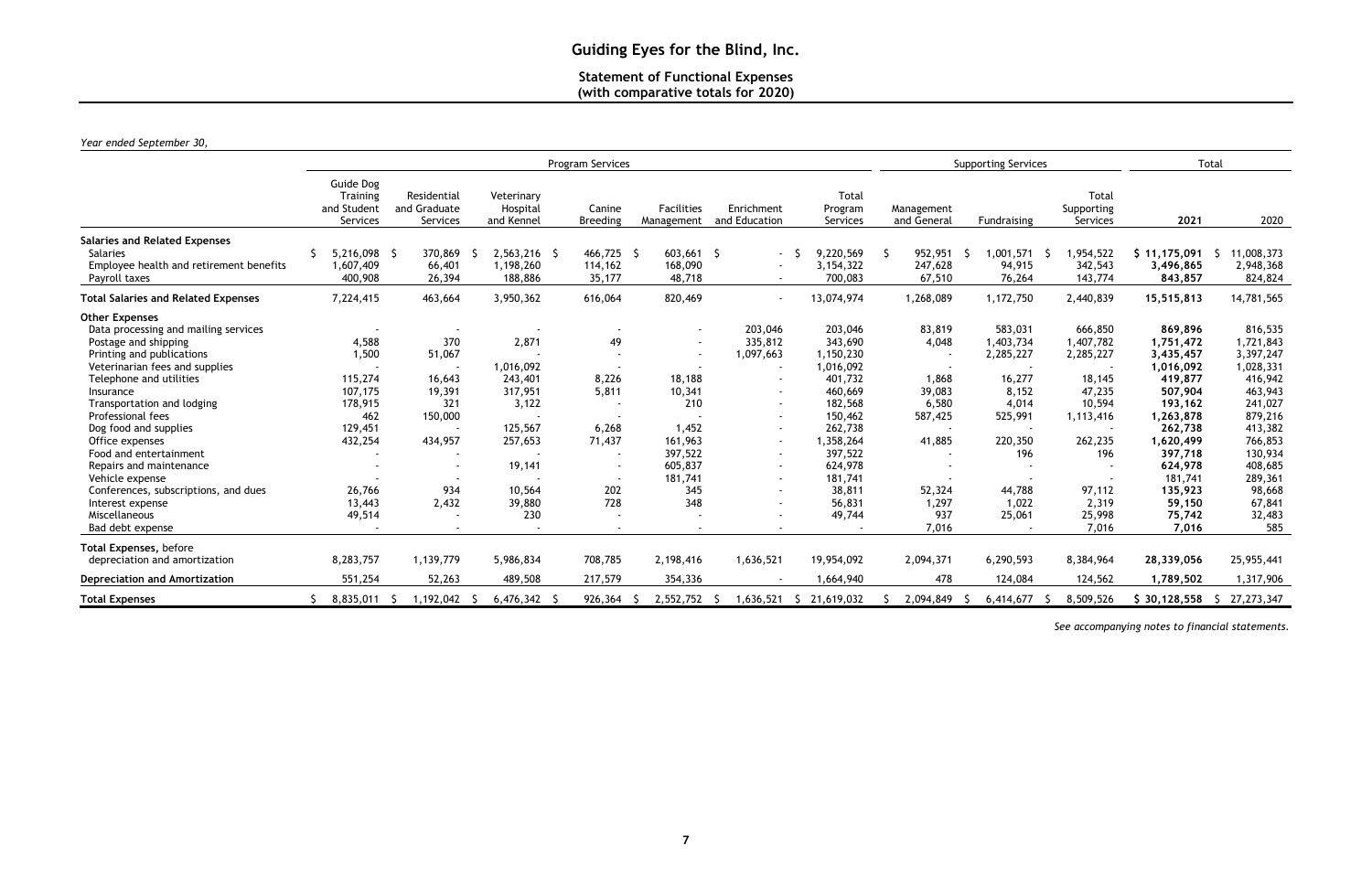## **Statement of Cash Flows (with comparative totals for 2020)**

| Year ended September 30,                                  | 2021             | 2020             |
|-----------------------------------------------------------|------------------|------------------|
| <b>Cash Flows from Operating Activities</b>               |                  |                  |
| Change in net assets                                      | \$<br>20,039,600 | \$<br>9,082,988  |
| Adjustments to reconcile change in net assets to net cash |                  |                  |
| provided by operating activities:                         |                  |                  |
| Depreciation and amortization                             | 1,789,502        | 1,317,906        |
| Bad debt expense                                          | 7,016            | 585              |
| Interest expense                                          | 23,980           | 23,981           |
| Contributions with restrictions - perpetual in nature     | (12,000)         | (774, 400)       |
| Net realized (gains) losses on sale of investments        | (2,022,382)      | 700,088          |
| Net unrealized gains on investments                       | (8, 518, 445)    | (3,052,318)      |
| Donated investments                                       | (512, 773)       | (136, 991)       |
| Loss (gain) on disposal of fixed assets                   | 211,065          | (11, 109)        |
| Change in unfunded pension obligation                     | 242,896          | 332,874          |
| Forgiveness of Paycheck Protection Loan                   | (2,808,592)      |                  |
| Changes in assets and liabilities:                        |                  |                  |
| Decrease (increase) in:                                   |                  |                  |
| Contributions receivable                                  | (276, 516)       | (24,500)         |
| Bequests receivable                                       | (19, 888)        | (659, 868)       |
| Prepaid expenses and other assets                         | 276,940          | (422, 649)       |
| Increase (decrease) in:                                   |                  |                  |
| Accounts payable and accrued expenses                     | 627,787          | 26,560           |
| Payroll and payroll taxes payable                         | 110,783          | 238,559          |
| Reserve for insurance                                     | 90,000           |                  |
| Accrued pension obligation                                | (612, 208)       | (538, 562)       |
| Deferred compensation                                     | 119,831          | 62,495           |
| Gift annuity reserve                                      | 27,154           | 155,649          |
| Net Cash Provided by Operating Activities                 | 8,783,750        | 6,321,288        |
| <b>Cash Flows from Investing Activities</b>               |                  |                  |
| Assets limited as to use                                  | (119, 831)       | (62, 495)        |
| Proceeds from sale of investments                         | 21,254,065       | 25,272,624       |
| Purchases of investments                                  | (22, 313, 031)   | (27, 472, 616)   |
| Purchases of fixed assets                                 | (974, 955)       | (1, 558, 226)    |
|                                                           |                  |                  |
| Net Cash Used in Investing Activities                     | (2, 153, 752)    | (3,820,713)      |
| <b>Cash Flows from Financing Activities</b>               |                  |                  |
| Contributions with restrictions - perpetual in nature     | 12,000           | 774,400          |
| Proceeds of loan payable - Paycheck Protection Program    |                  | 2,808,592        |
| Principal payments of bond payable                        | (415,000)        | (405,000)        |
| Net Cash (Used in) Provided by Financing Activities       | (403,000)        | 3, 177, 992      |
| Net Increase in Cash and Cash Equivalents                 | 6,226,998        | 5,678,567        |
| Cash and Cash Equivalents, beginning of year              | 11,257,732       | 5,579,165        |
| Cash and Cash Equivalents, end of year                    | \$<br>17,484,730 | \$<br>11,257,732 |
| Supplemental Disclosure of Cash Flow Information          |                  |                  |
| Cash paid for interest                                    | \$<br>35,170     | \$<br>43,860     |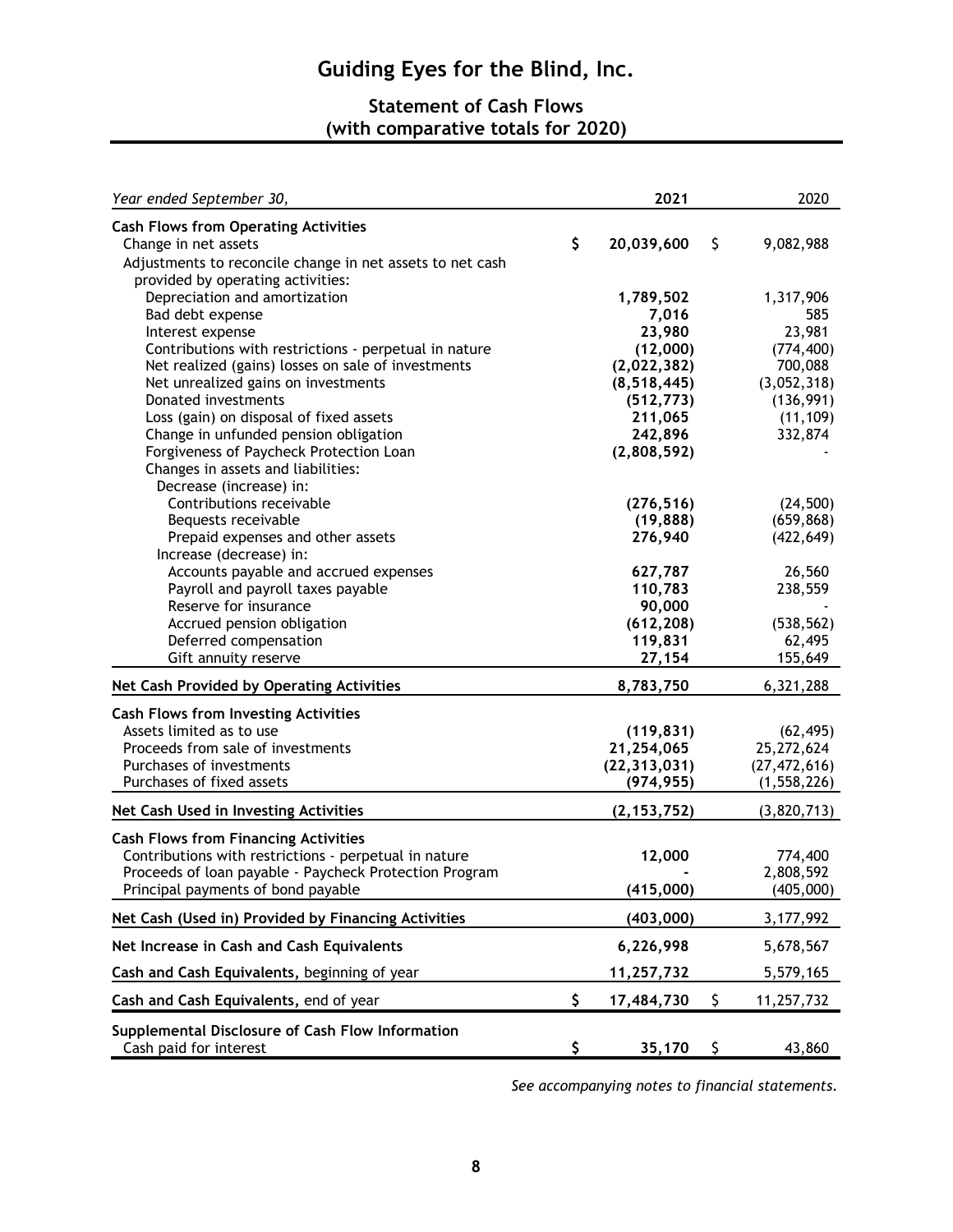## **1. Description of Organization**

Guiding Eyes for the Blind, Inc. (Guiding Eyes) is a  $501(c)(3)$  nonprofit organization established in 1954, which provides guide dogs to people with vision loss and others with additional disabilities. Guiding Eyes is passionate about connecting exceptional dogs with individuals for greater independence. Professional instructors offer on-campus and at-home training to individuals who are blind or visually impaired and to those with vision loss accompanied by additional disabilities. Specialized programs include matching guide dogs with veterans and individuals who are deafblind. Guiding Eyes dogs are specially bred and prepared for their roles. The dogs, instruction, veterinary care, and a lifetime of support are provided free of charge.

## **2. Summary of Significant Accounting Policies**

#### *Basis of Presentation*

The financial statements of Guiding Eyes have been prepared using the accrual basis of accounting, in accordance with accounting principles generally accepted in the United States of America (U.S. GAAP). In the statement of financial position, assets and liabilities are presented in order of liquidity or conversion to cash and their maturity resulting in the use of cash, respectively.

#### *Financial Statement Presentation*

The classification of a not-for-profit organization's net assets and its support, revenue, and expenses is based on the existence or absence of donor-imposed restrictions. It requires that the amounts for each of the classes of net assets—with donor restrictions and without donor restrictions—be displayed in a statement of financial position and that the amounts of change in each of those classes of net assets be displayed in a statement of activities.

These classes of net assets are defined as follows:

*With Donor Restrictions* – This class consists of net assets resulting from contributions and other inflows of assets whose use by Guiding Eyes is limited by donor-imposed stipulations that either expire by passage of time or can be fulfilled and removed by actions of Guiding Eyes, pursuant to those stipulations. When such stipulations end or are fulfilled, such donor-restricted net assets are reclassified to net assets without donor restrictions and reported in the statement of activities. Net assets resulting from contributions and other inflows of assets whose use by Guiding Eyes is limited by donor-imposed stipulations that neither expire by passage of time nor can be fulfilled or otherwise removed by actions of Guiding Eyes are classified as net assets with donor restrictions - perpetual in nature.

*Without Donor Restrictions* – This class consists of the part of net assets that is not restricted by donor-imposed stipulations.

Income from investment gains and losses, including unrealized gains and losses, dividends, and interest, should be reported as increases (or decreases) in net assets without donor restrictions, unless the use of the income received is limited by donor-imposed restrictions.

#### *Cash and Cash Equivalents*

Cash equivalents represent short-term investments with original maturities of three months or less.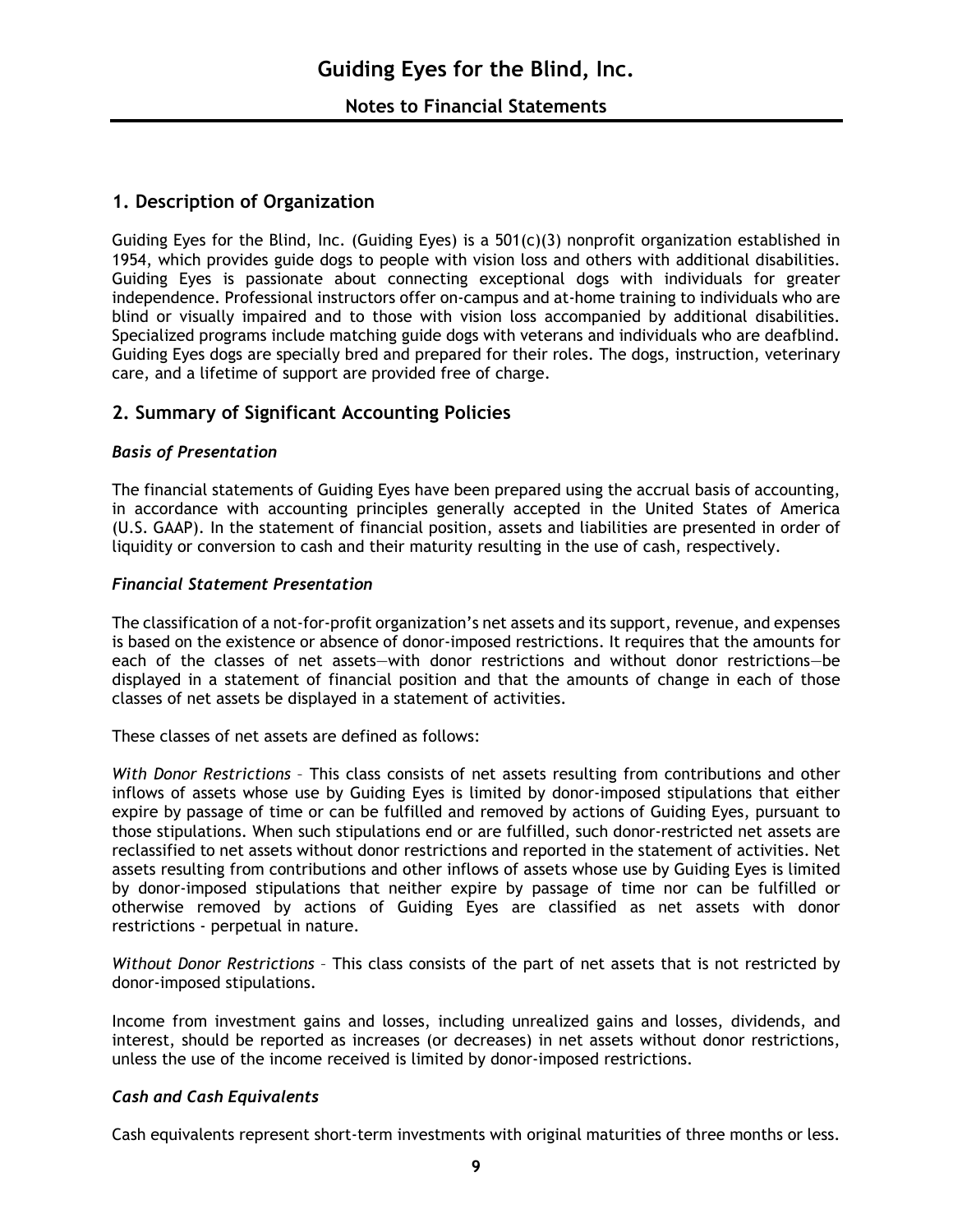Securities and other assets that are part of Guiding Eyes' investment holdings that meet the definition of cash and cash equivalents above are presented as cash equivalents held by investment managers on the statement of financial position and are included in end-of-year cash and cash equivalents balances.

#### *Investments*

Investments primarily consist of marketable equity securities, fixed income securities, limited partnership, mutual funds, and certificates of deposit with original maturities greater than three months.

Investments are adjusted to their fair market value at the statement of financial position date, resulting in either an unrealized gain or loss.

Investment income is recognized when earned and consists of interest, dividends, and both realized and unrealized gains and losses. Dividends are recorded at the ex-dividend date. Purchases and sales are recorded on a trade-date basis. Net investment income is net of direct external investment expenses. Guiding Eyes had no internal investment expenses for the year ended September 30, 2021.

Investments donated to Guiding Eyes are recorded at fair market value at date of receipt.

#### *Fair Value Measurements and Disclosures*

U.S. GAAP establishes a three-level hierarchy for inputs used in measuring fair value that maximizes the use of observable inputs and minimizes the use of unobservable inputs by requiring that inputs that are most observable be used when available. Observable inputs are inputs that market participants operating within the same marketplace as Guiding Eyes would use in pricing Guiding Eyes' asset or liability based on independently derived and observable market data. Unobservable inputs are inputs that cannot be sourced from a broad active market in which assets or liabilities identical or similar to those of Guiding Eyes are traded. Guiding Eyes estimates the price of any assets for which there are only unobservable inputs by using assumptions that market participants with investments in the same or similar assets would use, as determined by the money managers for each investment, based on best information available in the circumstances. The input hierarchy is broken down into three levels based on the degree to which the exit price is independently observable or determinable, as follows:

*Level 1* – Valuations are based on unadjusted quoted prices in active markets for identical assets or liabilities. An active market for the asset or liability is a market in which transactions for the asset or liability occur with sufficient frequency and volume to provide pricing information on an ongoing basis. Valuation adjustments and block discounts are not applied to Level 1 instruments.

*Level 2* – Valuations are based on (i) quoted prices – those investments, or similar investments, in active markets; (ii) quoted prices – those investments, or similar investments, in markets that are not active; or (iii) pricing inputs other than quoted prices that are directly or indirectly observable at the reporting date. Level 2 assets include those investments or similar investments that are redeemable at or near the balance sheet date and for which a model was derived for valuation.

*Level 3* – Valuations are based on inputs that are unobservable and significant to the overall fair value measurement.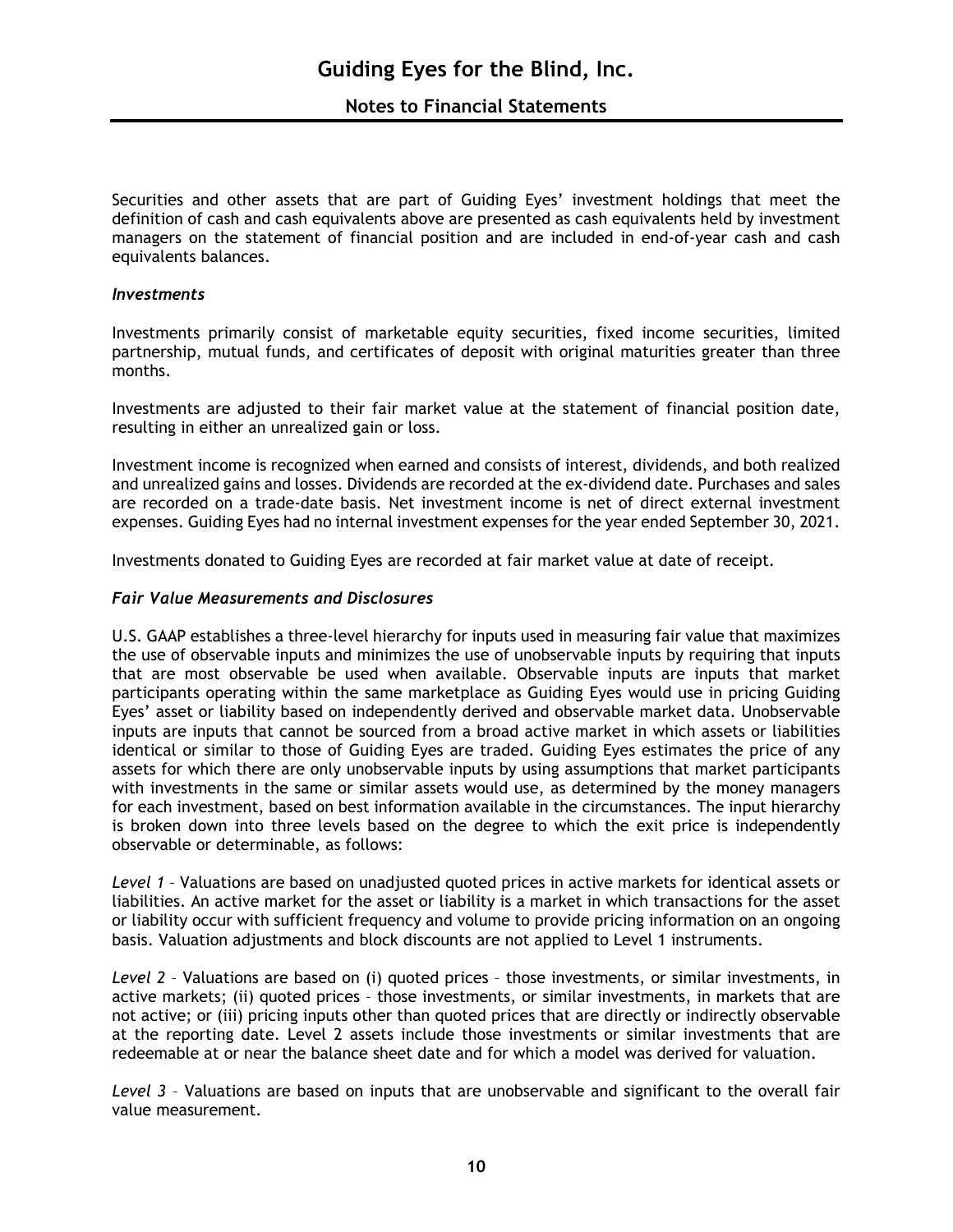## **Notes to Financial Statements**

#### *Revenue Recognition*

Contributions and unconditional promises to give are recorded as revenue when either unsolicited cash is received or when donors make a promise to give. Contributions and promises to give are classified within public support and revenue as with or without donor restrictions.

Conditional promises to give, including those received under multi-year grant agreements, are recognized only when the conditions on which they depend are substantially met and the promises become unconditional. A promise is considered conditional only if the donor has stipulated one or more barriers that must be overcome before Guiding Eyes is entitled to the assets transferred or promised, and there also exists a right of return to the donor of any assets transferred or a right of release of the donor's obligation to honor the promise. A transfer of assets from a donor that contains donor conditions is accounted for as a refundable advance until the conditions have been substantially met or explicitly waived by the donor.

Bequests are recorded for items for which Guiding Eyes has received written notification from the estate executor stating an irrevocable right and a defined sum. Bequests are classified within public support and revenue as with or without donor restrictions.

Special events income is reported net of the cost of direct donor benefits. Income and expense are directly attributable to a fundraising activity or event held by Guiding Eyes to raise additional funds other than contributions.

#### *Promises to Give*

Unconditional promises to give that are expected to be collected within one year are recorded at net realizable value. Unconditional promises to give that are expected to be collected in future years are recorded at the present value of their estimated future cash flows. The discounts on those amounts are computed using risk-free interest rates applicable to the years in which the promises are received. Amortization of the discounts is included in contribution revenue. Conditional promises to give are not included as support until the conditions are substantially met.

#### *Receivables*

Receivables are stated at net realizable value. Management reviews its receivables on a regular basis to determine if any of the receivables may not be realized. Account balances are charged off after all means of collection have been exhausted and potential for recovery is considered remote.

#### *Fixed Assets*

All acquisitions of land, buildings, equipment, and vehicles in excess of \$5,000 are capitalized at cost. Donated property, equipment, and vehicles are recorded at the fair market value at the date of the gift. Depreciation of buildings and equipment is provided on the straight-line basis over the estimated useful lives of the assets. Leasehold improvements are amortized over the shorter of the lease term or the estimated useful life of the related assets.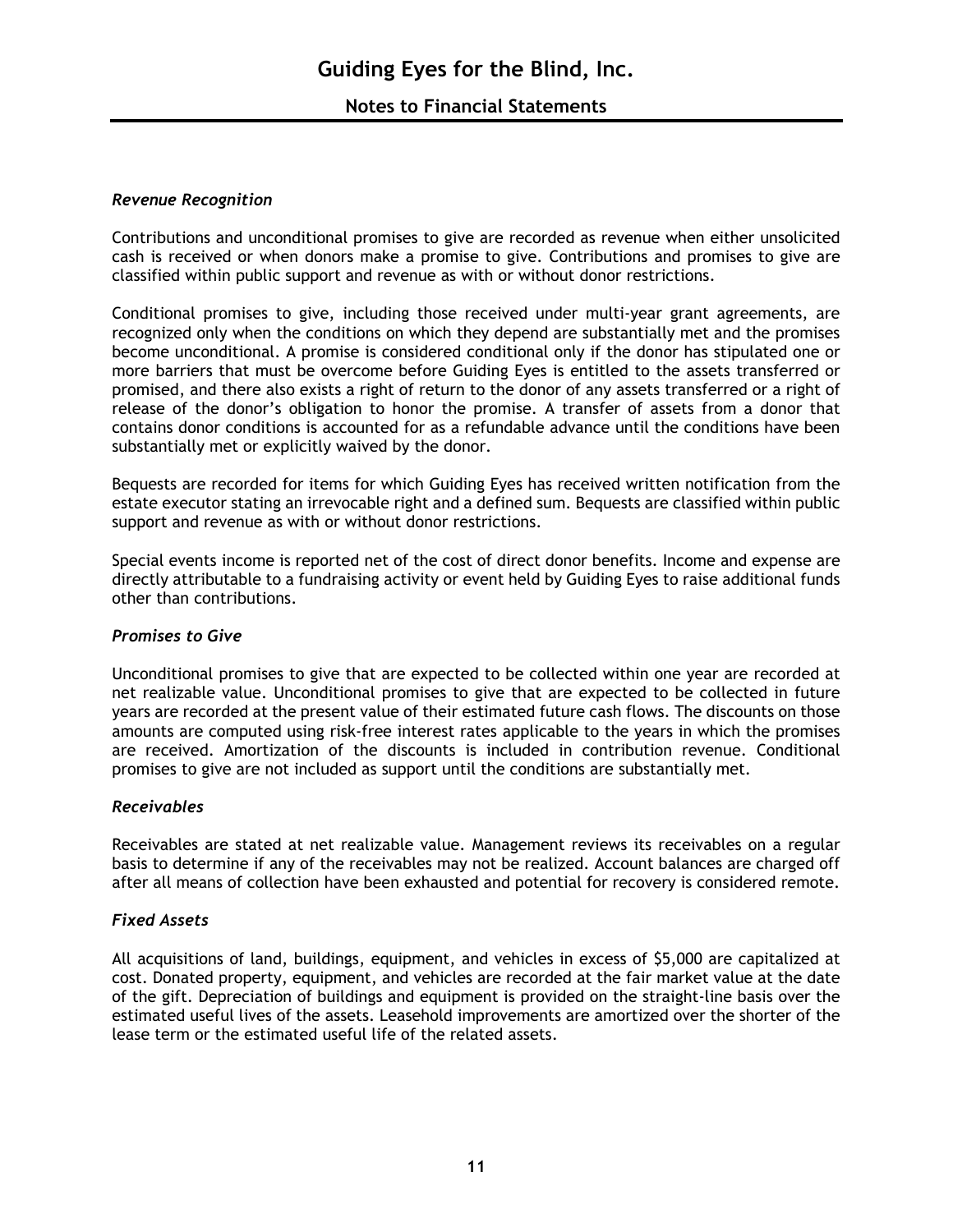The estimated useful lives of the assets are as follows:

|                                                                           | Years                 |
|---------------------------------------------------------------------------|-----------------------|
| Building and leasehold improvements<br>Furniture, fixtures, and equipment | $15 - 30$<br>$5 - 15$ |
| Vehicles                                                                  |                       |

## *Impairment of Long-Lived Assets*

Guiding Eyes reviews long-lived assets, including property and equipment and intangible assets, for impairment whenever events or changes in business circumstances indicate that the carrying amount of an asset may not be fully recoverable. An impairment loss would be recognized when the estimated future cash flows from the use of the asset are less than the carrying amount of that asset. As of September 30, 2021, there have been no such losses.

#### *Use of Estimates*

The preparation of financial statements in conformity with U.S. GAAP requires management to make estimates and assumptions that affect the reported amounts of assets and liabilities, and the disclosure of contingent assets and liabilities at the date of the financial statements and the reported amounts of revenues and expenses during the reporting period. Actual results could differ from those estimates.

#### *Comparative Financial Information*

The financial statements include certain prior-year summarized comparative information. With respect to the statement of activities, the prior-year information is presented in total, not by net asset class. With respect to the statement of functional expenses, the prior-year expenses are presented by expense classification in total rather than by functional category. Such information does not include sufficient detail to constitute a presentation in conformity with U.S. GAAP. Accordingly, such information should be read in conjunction with Guiding Eyes' financial statements for the year ended September 30, 2020, from which the summarized information was derived.

#### *Income Taxes*

Guiding Eyes was incorporated in the state of New York and is exempt from federal and state income taxes under Section 501(c)(3) of the Internal Revenue Code (the Code) and, therefore, has made no provision for income taxes in the accompanying financial statements. In addition, Guiding Eyes has been determined by the Internal Revenue Service not to be a "private foundation" within the meaning of Section 509(a) of the Code. There was no unrelated business income for the year ended September 30, 2021.

Under U.S. GAAP, an organization must recognize the tax benefit associated with tax positions taken for tax return purposes when it is more likely than not the position will be sustained upon examination by a taxing authority. Guiding Eyes does not believe it has taken any material uncertain tax positions and, accordingly, it has not recorded any liability for unrecognized tax benefits. Guiding Eyes has filed for and received income tax exemptions in the jurisdictions where it is required to do so. For the year ended September 30, 2021, there were no interest or penalties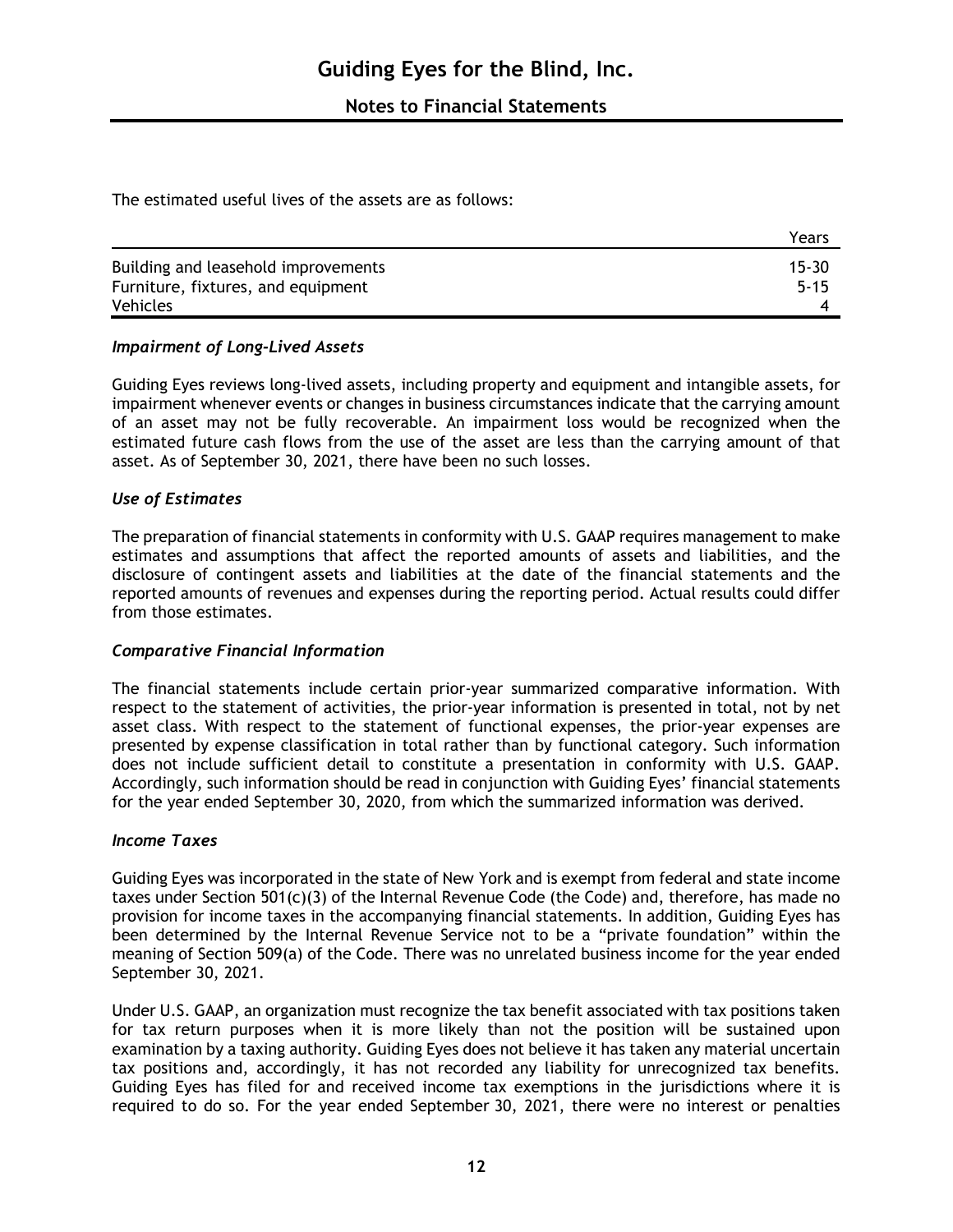recorded or included in the statement of activities. Guiding Eyes is subject to routine audits by a taxing authority, but as of September 30, 2021, there were no examinations in progress.

#### *Concentration of Credit Risk*

Financial instruments that potentially subject Guiding Eyes to concentration of credit risk consist primarily of cash and cash equivalents. At various times, Guiding Eyes has cash deposits at financial institutions, which exceed the Federal Deposit Insurance Corporation insurance limits. These financial institutions have strong credit ratings and management believes that credit risk related to these accounts is minimal.

#### *Employee Medical and Dental Benefits*

Guiding Eyes is self-insured for all employee medical and dental benefits. The provisions for estimated medical and dental claims include estimates for both reported claims and estimates of the ultimate cost of claims incurred but not reported as of September 30, 2021. Guiding Eyes has protected itself against catastrophic claims by purchasing a stop-loss insurance policy with a deductible of \$85,000, per covered individual.

#### *Net Asset Classifications*

Guiding Eyes follows U.S. GAAP related to *Endowments of Not-for-Profit Organizations: Net Asset Classification of Funds Subject to an Enacted Version of the Uniform Prudent Management of Institutional Funds Act (UPMIFA), and Enhanced Disclosures for all Endowment Funds*, which requires that disclosures be made on Guiding Eyes' endowments by net asset classifications.

On September 17, 2010, New York State enacted the New York Prudent Management of Institutional Funds Act (NYPMIFA). This law, which is a modified version of UPMIFA, made significant changes to the rules governing how New York not-for-profit organizations may manage, invest, and spend their endowment funds. The law is designed to allow organizations to cope more easily with fluctuations in the value of their endowments and to afford them greater access to funds needed to support their programs and services in difficult financial times. It also expands the options available to organizations seeking relief from donor restrictions on funds that have become obsolete, impracticable, or wasteful. NYPMIFA applies to New York not-for-profit, educational and religious corporations, associations organized and operated exclusively for charitable purposes, and certain trusts.

#### *Debt Issuance Costs*

U.S. GAAP requires that unamortized debt issuance costs be presented as a direct reduction from the carrying amount of the related debt liability, consistent with the presentation of debt discounts. Total debt issuance costs presented as direct reductions were \$71,941 as of September 30, 2021.

#### *Recently Adopted Accounting Pronouncements*

#### *Accounting for Leases*

On February 25, 2016, the Financial Accounting Standards Board issued Accounting Standards Update (ASU) 2016-02, *Leases*, which requires lessees to recognize a lease liability, which is a lessee's obligation to make lease payments arising from a lease, measured on a discounted basis; and a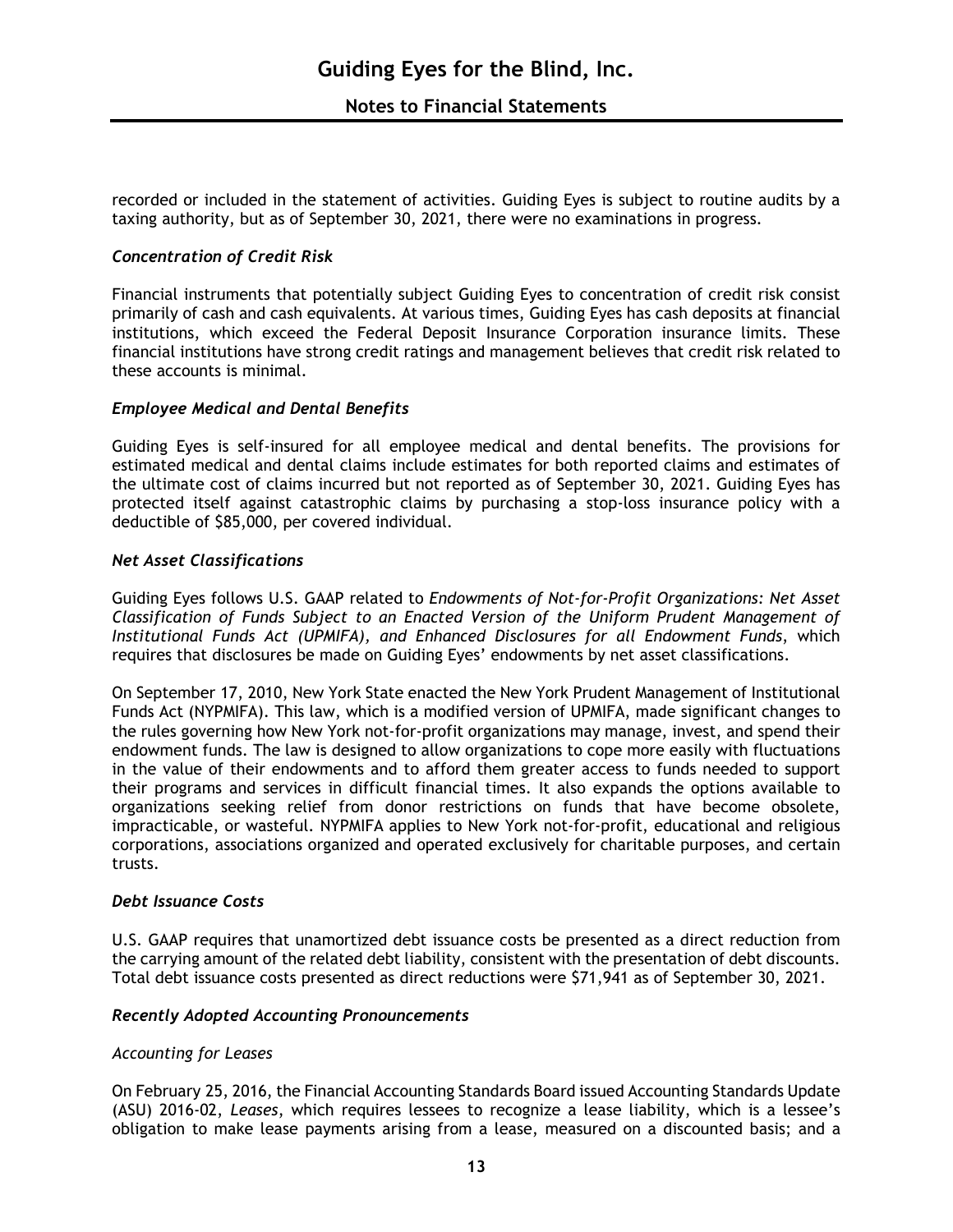right-of-use asset, which is an asset that represents the lessee's right to use, or control the use of, a specified asset for the lease term. Management adopted this ASU as of October 1, 2020. See Note 8 for additional information regarding the impact.

#### *Fair Value Measurement*

ASU 2018-13, *Disclosure Framework - Changes to the Disclosure Requirements for Fair Value Measurement*, was issued as part of the FASB disclosure framework project to improve the effectiveness of disclosures about fair value measurements required under Accounting Standards Codification (ASC) 820. The ASU amends the disclosure requirements for recurring and nonrecurring fair value measurements by removing, modifying and adding certain disclosures. The guidance is effective for Guiding Eyes' fiscal year 2021, and the adoption of this update did not have a material impact on the Guiding Eyes' financial statements.

#### *Accounting Pronouncements Issued but Not Yet Adopted*

#### *Not-for-Profit Entities (Topic 958)*

The FASB issued ASU 2020-07, *Not-for-Profit Entities (Topics 958): Presentation and Disclosures by Not-for-Profit Entities for Contributed Nonfinancial Assets*, the update to clarify the presentation and disclosure of contributed nonfinancial assets, including land, buildings, and other items.

The enhanced presentation and disclosure requirements include the contributed nonfinancial assets as separately stated as an individual line item in the statement of activities, distinct from contributions of cash or other financial assets. The contributed nonfinancial assets are also disaggregated in a footnote by category that shows the type of contributed nonfinancial assets in the statement of activities. For each type of contributed nonfinancial assets recognized, a not-forprofit will disclose the not-for-profit's policy (if any) on liquidating rather than using contributed nonfinancial assets; qualitative considerations on whether the contributed nonfinancial assets were liquidated or used during the reporting period, and, if used, a description of how the asset was employed should be included; any donor-imposed restrictions related to the contributed nonfinancial assets; and the valuation methods and inputs utilized to determine a fair value. In accordance with Topic 820, *Fair Value Measurement*, it should be measured at initial recognition. The principal or most advantageous market is utilized to calculate fair value if it is market in which the not-for-profit is restricted by the donor from selling or utilizing the contributed nonfinancial assets. The update does not change existing recognition and measurement requirements for contributed nonfinancial assets and is effective for annual reporting periods beginning after June 15, 2021 with early adoption permitted. Guiding Eyes is currently evaluating the impact of the adoption of the ASU on its financial statements.

#### *Financial Instruments - Credit Losses (Topic 326), Measurement of Credit Losses on Financial Instruments*

In June 2016, the FASB issued ASU 2016-13, *Financial Instruments - Credit Losses (Topic 326), Measurement of Credit Losses on Financial Instruments*. This update, along with ASU 2018-19, Codification Improvements to Topic 326, *Financial Instruments - Credit Losses*, changes the impairment model for most financial assets that are measured at amortized cost and certain other instruments from an incurred loss model to an expected loss model. Entities will be required to estimate credit losses over the entire contractual term of an instrument. The ASU is effective for organization's fiscal years beginning after December 15, 2022. An entity must apply the amendments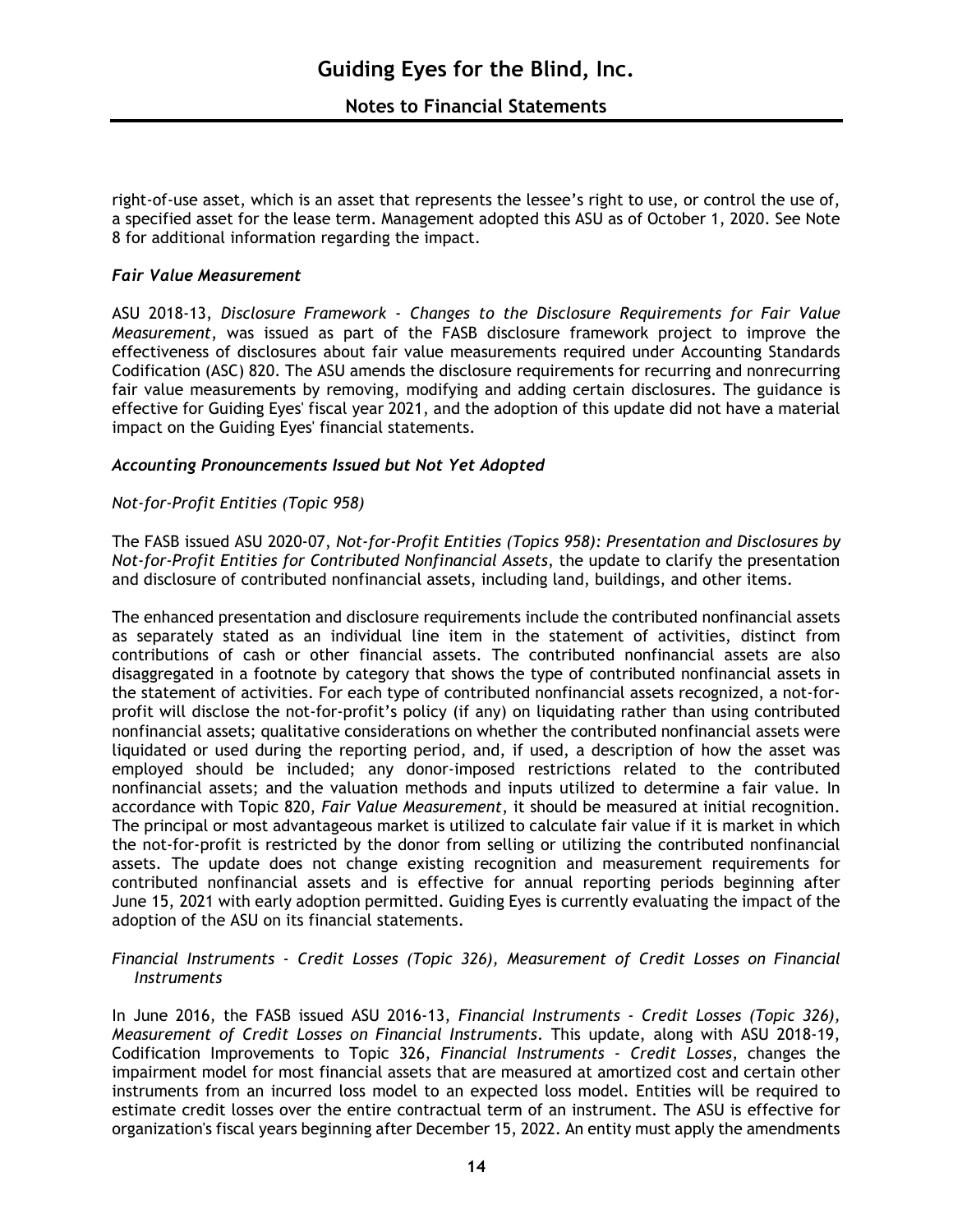in the ASU through a cumulative-effect adjustment to net assets as of the beginning of the first reporting period in which the guidance is effective, except for certain exclusions. Management is currently evaluating the impact of this ASU on its financial statements.

## **3. Liquidity and Availability of Resources**

Guiding Eyes' financial assets available for use within one year of the statement of financial position date for general expenditure are as follows.

*September 30, 2021*

| Cash and cash equivalents<br>Investments and cash equivalents held by investment managers<br>Bequest receivable<br>Contributions receivable | \$<br>16,320,675<br>82,334,648<br>1,775,118<br>294,000 |
|---------------------------------------------------------------------------------------------------------------------------------------------|--------------------------------------------------------|
| Financial Assets, at year end                                                                                                               | 100,724,441                                            |
| Less: those unavailable for general expenditures within one year, due to:<br>Donor-imposed restrictions:                                    |                                                        |
| Purpose                                                                                                                                     | 878,396                                                |
| Perpetual in nature                                                                                                                         | 10,076,372                                             |
| Liability for gift annuity reserve                                                                                                          | 1,588,347                                              |
| Financial Assets Available to Meet Cash Needs for General Expenditures                                                                      |                                                        |
| <b>Within One Year</b>                                                                                                                      | 88, 181, 326                                           |

Guiding Eyes' investment portfolio consists, in part, of donor-restricted amounts. Income from the donor-restricted amounts can be either available for general expenditures or restricted for a specific purpose, in accordance with the agreement between the donor and Guiding Eyes.

As part of Guiding Eyes' liquidity management, it has a policy to structure its financial assets to be available as its general expenditures, liabilities, and other obligations become due. In addition, Guiding Eyes invests cash in excess of daily requirements in short-term investments.

## **4. Investments, at Fair Value**

Guiding Eyes' assets recorded at fair value have been categorized based upon a fair value hierarchy, in accordance with U.S. GAAP. See Note 2 for a discussion of Guiding Eyes' policies regarding this hierarchy. A description of the valuation techniques applied to Guiding Eyes' major categories of assets measured at fair value are as follows:

*Equity and Fixed-Income Mutual Funds -* Guiding Eyes has investments in mutual funds, which are invested primarily in investment-grade bonds and large and mid-capitalization equity securities. For these investments, Guiding Eyes has ownership interest in the mutual fund but not in the individual securities held by the fund. The assets of each mutual fund consist primarily of shares of the underlying holdings. Each mutual fund net asset value (NAV) is the value of a single share that is actively traded on national securities exchanges. The mutual funds are valued on a daily basis at the close of business day. These funds are valued primarily on the basis of market quotation or on the basis of information furnished by a nationally recognized pricing service, based on observable market data, and are classified as Level 1 within the fair value hierarchy.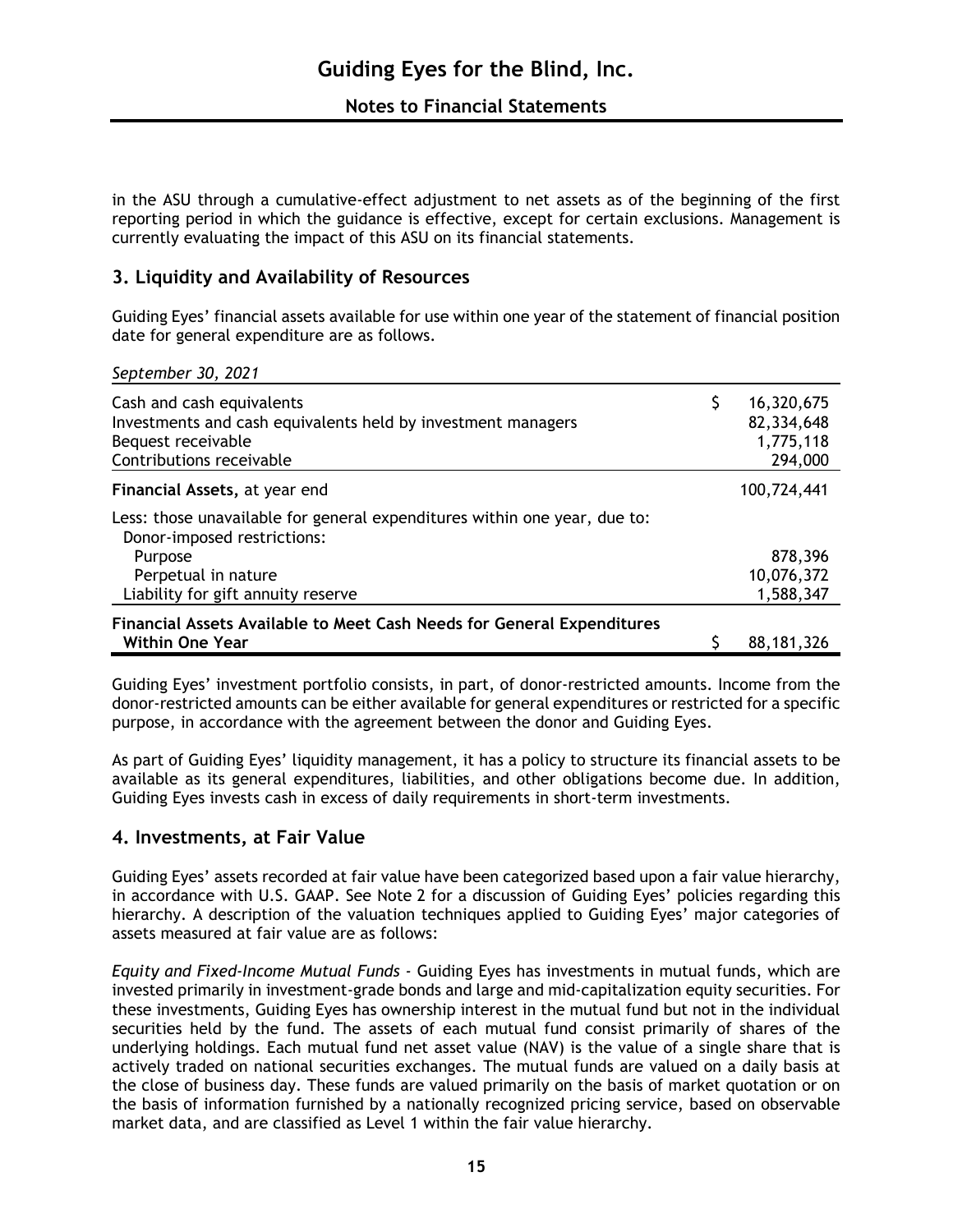*Fixed-Income Securities -* Guiding Eyes has investments in fixed-income securities, which consist of corporate bonds. Guiding Eyes' custodian prices these investments using nationally recognized pricing services, which are carried at their market value, as determined by quoted market prices. These investments can be liquidated daily. These investments are classified as Level 1 within the fair value hierarchy.

*Limited Partnerships -* Guiding Eyes has an investment in a limited partnership, which is valued based on Level 3 inputs within the investment hierarchy used in measuring fair value. Given the absence of market quotations, its fair value is estimated using information provided to Guiding Eyes by the investment manager and general partners. Because of the inherent uncertainty of valuation, it is reasonably possible that estimated values may differ significantly from the values that would have been used had a ready market for the security existed.

The following table shows, by level within the fair value hierarchy, Guiding Eyes' financial assets that are accounted for at fair value on a recurring basis as of September 30, 2021. The financial assets are classified in their entirety based on the lowest level of input that is significant to the fair value measurement. Guiding Eyes' assessment of the significance of a particular input to the fair value measurement requires judgment and may affect the placement within the fair value hierarchy levels.

|                                         | Fair Value Measurement Using |   |         |   |                |              |
|-----------------------------------------|------------------------------|---|---------|---|----------------|--------------|
|                                         | Level 1                      |   | Level 2 |   | Level 3        | Total        |
| <b>Investments</b>                      |                              |   |         |   |                |              |
| Equity mutual funds                     | \$61,610,181                 | S |         | S | $\blacksquare$ | \$61,610,181 |
| Fixed-income mutual funds               | 17,891,158                   |   |         |   |                | 17,891,158   |
| Fixed-income securities                 | 1,661,945                    |   |         |   |                | 1,661,945    |
| Limited partnership                     |                              |   |         |   | 7,309          | 7,309        |
| <b>Total Investments</b>                | 81, 163, 284                 |   |         |   | 7,309          | 81,170,593   |
| Assets Limited as to Use <sup>(a)</sup> |                              |   |         |   |                |              |
| Equity mutual funds                     | 331,460                      |   |         |   |                | 331,460      |
| <b>Total Assets Limited as to Use</b>   | 331,460                      |   |         |   |                | 331,460      |
| <b>Total</b>                            | 81,494,744                   | S |         |   | 7,309          | 81,502,053   |

#### *September 30, 2021*

(a) Assets whose use is limited relates to the deferred compensation plan assets. See Note 9 for additional information.

Guiding Eyes had no financial assets or financial liabilities that were measured at fair value on a non-recurring basis during the year ended September 30, 2021. In addition, there were no transfers between levels during the year ended September 30, 2021.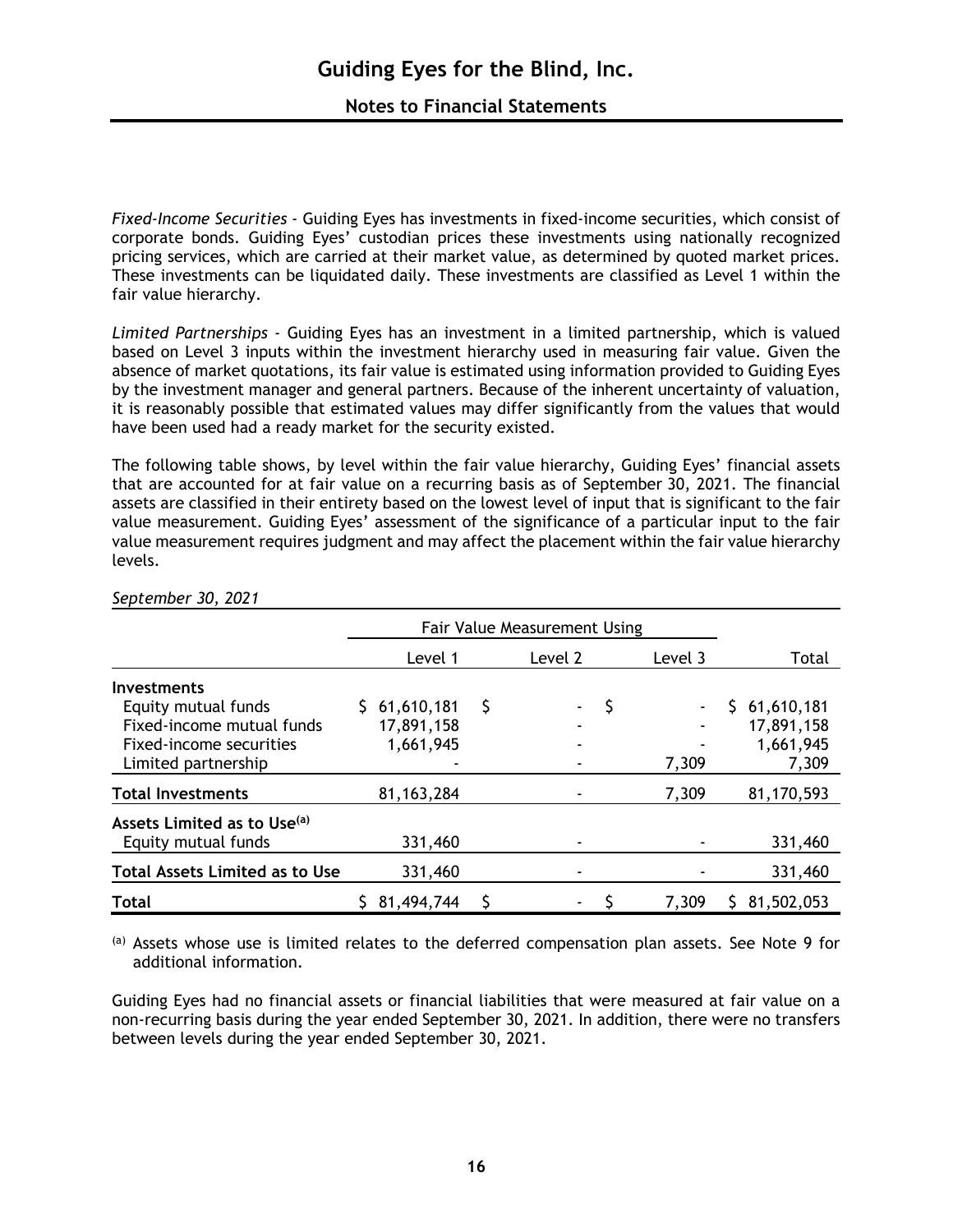## **5. Split-Interest Agreements**

Guiding Eyes administers the following type of split-interest agreement:

## *Charitable Gift Annuity*

Under the Charitable Gift Annuity Agreement (the Agreement), donors make contributions in exchange for a promise to receive a fixed amount over a specified period of time, usually life of donor or beneficiary. During the term of the Agreement, Guiding Eyes acts as a custodian of these funds, whereby the asset and the net present value of related liability are reflected in the statement of financial position. After the term of the Agreement, the remaining asset belongs to Guiding Eyes. At September 30, 2021, the Charitable Gift Annuity Investment Account had a fair market value of \$3,525,130, and the related liability amounted to \$1,588,347.

## **6. Fixed Assets, Net**

Fixed assets, net, consist of the following:

#### *September 30, 2021*

| Land                                            | 358,155        |
|-------------------------------------------------|----------------|
| <b>Building improvements</b>                    | 33,458,332     |
| Furniture, fixtures, and equipment              | 7,415,304      |
| <b>Vehicles</b>                                 | 2,719,451      |
| Leasehold improvements                          | 277,592        |
|                                                 | 44,228,834     |
| Less: accumulated depreciation and amortization | (23, 810, 491) |
|                                                 | 20,418,343     |

Depreciation and amortization expense for the year ended September 30, 2021 was \$1,789,502.

## **7. Bond Payable**

#### *September 30, 2021*

On August 11, 2015, Guiding Eyes entered into an agreement with Westchester County Industrial Development Agency and received proceeds totaling \$3,444,177, net of \$215,823 bond issuance cost, the fees of which are amortized over the life of the bonds. These bonds are payable in annual installments through August 15, 2024, the maturity date. Interest payments are payable in semi-annual installments at the rate of 2.08% per annum. The bond is secured by the related property and equipment. \$ 1,305,000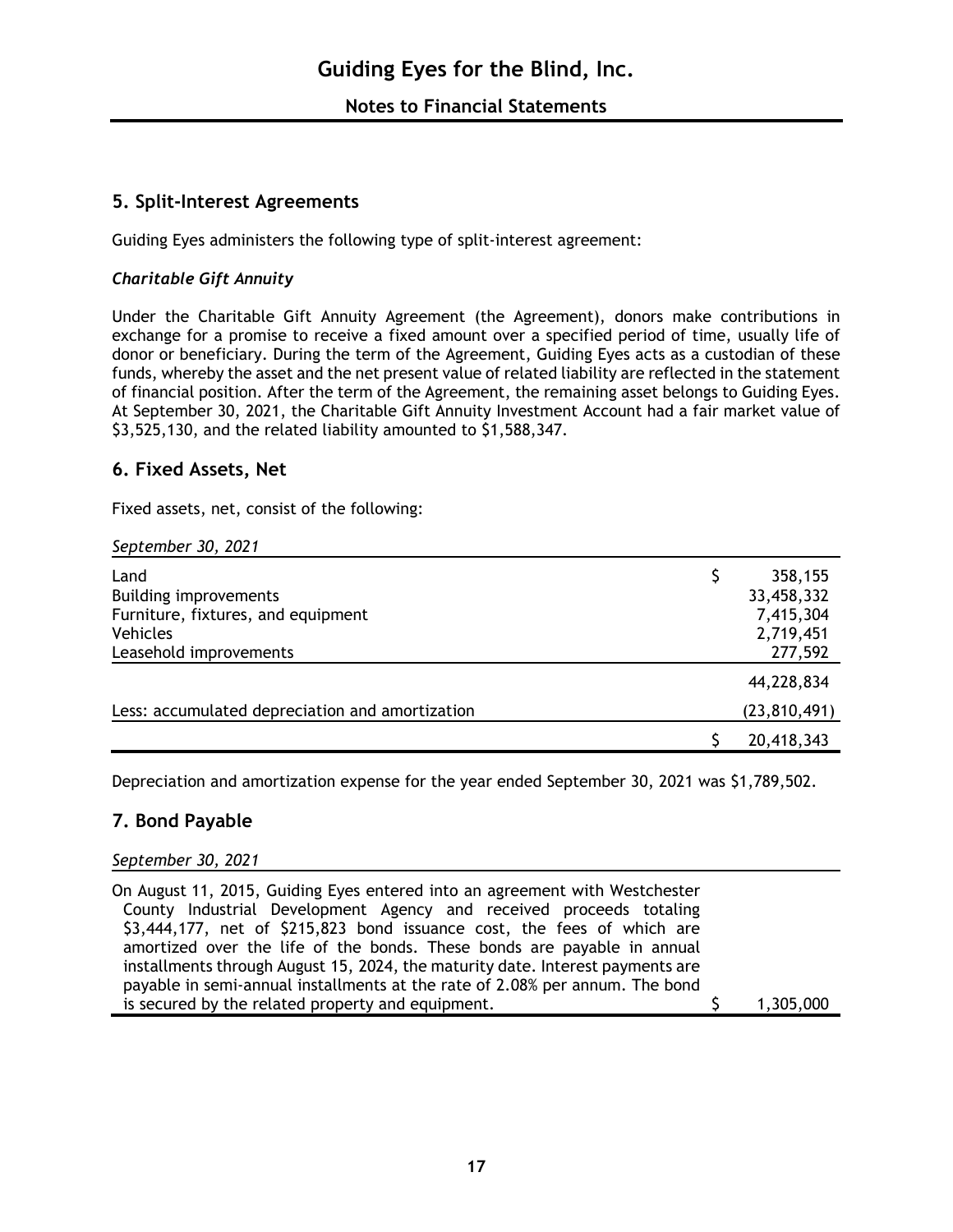At September 30, 2021, the bond payable consisted of the following:

| Westchester County Industrial Development Agency bonds, bearing interest<br>rate at 2.08%<br>Less: bond issuance costs | 1,305,000<br>(71, 941)        |
|------------------------------------------------------------------------------------------------------------------------|-------------------------------|
| <b>Bond Payable</b>                                                                                                    | 1,233,059                     |
| The bond payable matures as follows:                                                                                   |                               |
| Year ended September 30,                                                                                               |                               |
| 2022<br>2023<br>2024                                                                                                   | 425,000<br>435,000<br>445,000 |
|                                                                                                                        | 1,305,000                     |

## **8. Leases**

As detailed in Note 2, Guiding Eyes adopted the provisions of ASU 2016-02 effective October 1, 2020. Guiding Eyes leases certain property and equipment under finance and operating leases. Leases are classified as either finance or operating leases based on the underlying terms of the agreement.

For leases with initial terms of greater than one year, Guiding Eyes records the related right-of-use assets and liabilities at the present value of the remaining lease payments to be paid over the life of the related lease. Lease payments related to periods subject to renewal options are excluded from the amounts used to determine the present value of the remaining lease payments unless Guiding Eyes is reasonably certain to exercise the option to extend the lease. The present value of the lease payments is calculated by utilizing the discount rate stated in the lease, when readily determinable. For leases for which a discount rate is not readily available, Guiding Eyes has elected to use the incremental borrowing rate based on the information available at the lease inception date. Guiding Eyes has made an accounting policy election not to separate lease components from non-lease components in contracts when determining its lease payments for all of its asset classes. As such, Guiding Eyes accounts for the applicable non-lease components together with the related lease components when determining the right-of-use asset and liability. Guiding Eyes has made an accounting policy election not to record leases with an initial term of less than one year as right-ofuse assets and liabilities in the statement of financial position.

The following tables summarize information related to the lease asset and liability:

| Lease costs:            |        |
|-------------------------|--------|
| Operating lease cost    | 26,714 |
| <b>Total Lease Cost</b> | 26,714 |
|                         |        |

*Year ended September 30, 2021*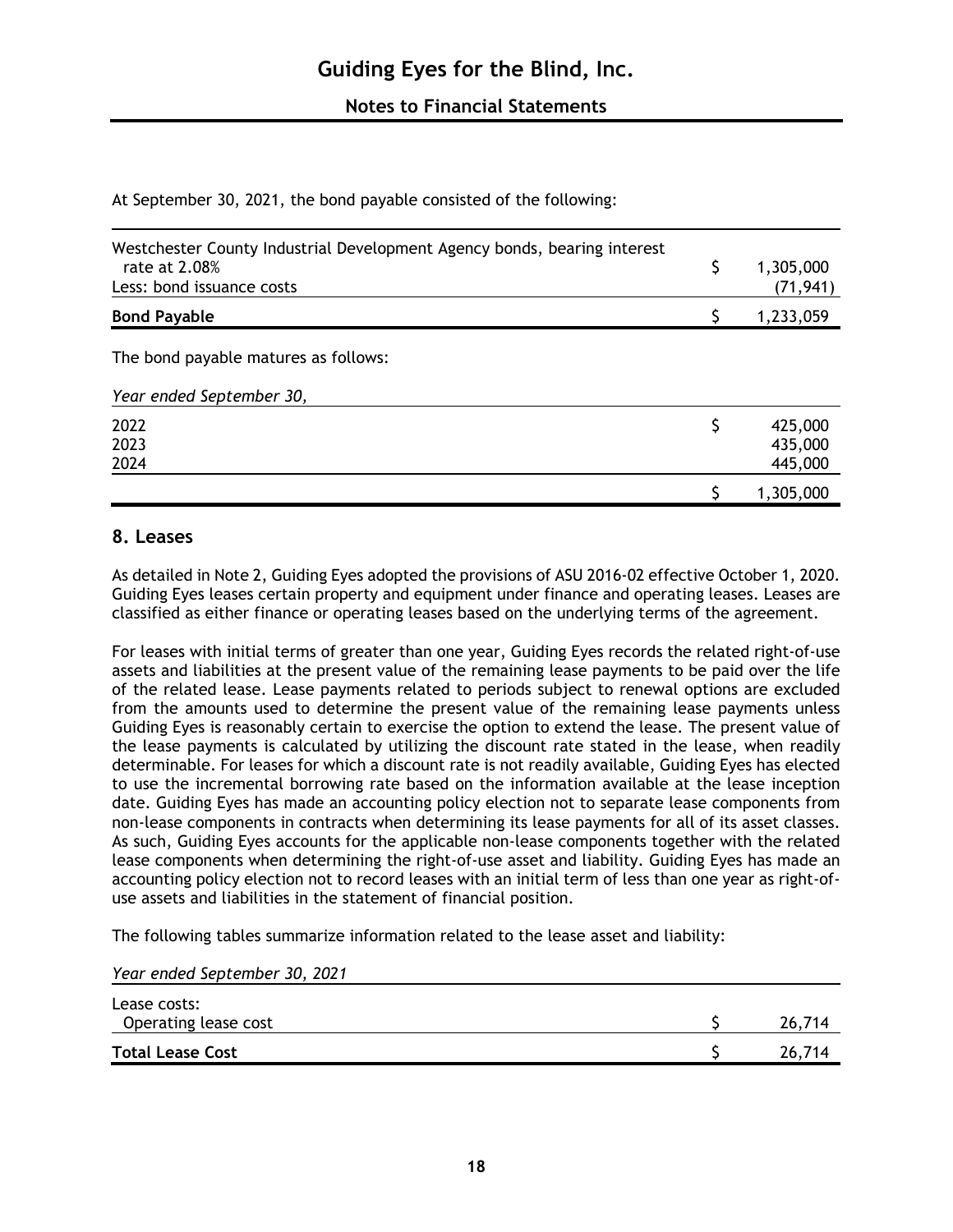## **Notes to Financial Statements**

| September 30, 2021                                                                                          |                          |
|-------------------------------------------------------------------------------------------------------------|--------------------------|
| Right-of-use assets and liabilities:                                                                        |                          |
| Operating lease right-of-use asset<br>Operating lease liability                                             | \$<br>182,036<br>182,036 |
| Year ended September 30, 2021                                                                               |                          |
| Other information:<br>Cash paid for amounts included in the measurement of lease liabilities:               |                          |
| Operating cash flows from operating lease                                                                   | 9,960                    |
|                                                                                                             |                          |
| Weighted-average remaining lease term - operating lease<br>Weighted-average discount rate - operating lease | 5 years<br>2.08%         |

For operating leases, right-of-use assets are recorded in operating lease right-of-use assets and lease liabilities are recorded in lease liability in the accompanying statement of financial position.

The following table reconciles the undiscounted operating lease payments to the lease liabilities recorded on the accompanying statement of financial position at September 30, 2021:

*Year ending September 30,*

| 2022<br>2023<br>2024<br>2025<br>2026 | 39,840<br>40,421<br>41,432<br>42,467<br>17,876 |
|--------------------------------------|------------------------------------------------|
|                                      |                                                |
|                                      | 182,036                                        |

## **9. Pension Plan**

Guiding Eyes offers two pension plans that cover substantially all of its employees. The defined benefit pension plan was frozen on December 31, 2014. No new participants entered the plan after that date, nor did further benefits accrue. Years of service continue to count toward early retirement eligibility and vesting of previously earned benefits. On January 1, 2015, the Guiding Eyes Defined Contribution Plan came into effect and provides discretionary contributions into the plan based on compensation and years of service. The defined benefit pension plan's funding policy is to make cash contributions to the plan in amounts computed by the plan's actuary to provide sufficient funds to pay benefits as they become payable under the plan and to exceed the minimum funding requirement under the Employee Retirement Income Security Act of 1974, as amended (ERISA). The amount of the contribution may vary from year-to-year, depending on eligible participants receiving benefit payments and investment gains or losses.

Guiding Eyes is in the process of evaluating the possibility of terminating the defined benefit pension plan which may occur in the near future. If the termination should occur, it is expected the projected benefit obligation may settle at an amount different than the amounts noted within these financial statements. As the defined benefit pension plan has not been terminated as of the date these financials were available to be issued, the amounts disclosed are shown as if the defined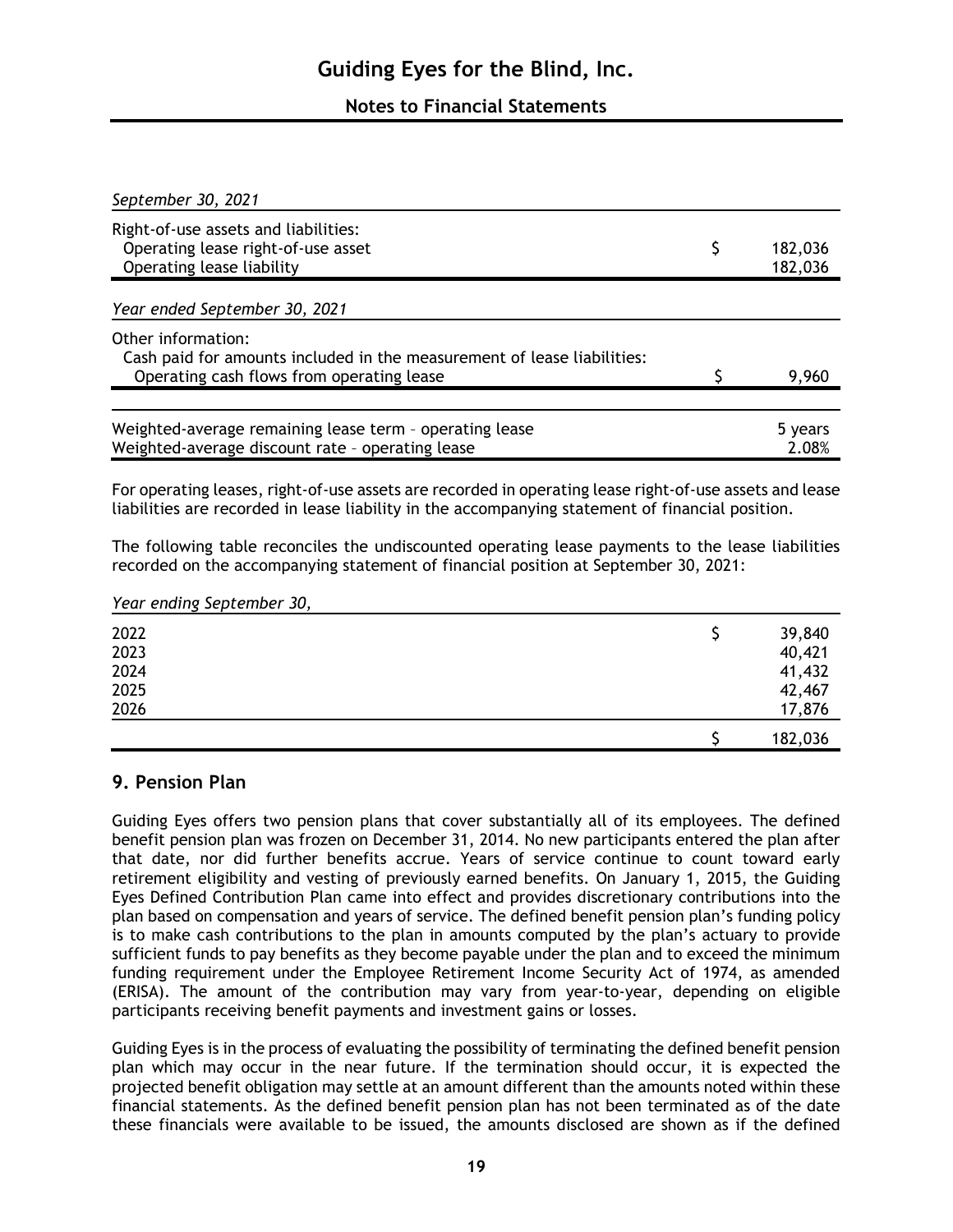**Notes to Financial Statements**

benefit pension plan continues in its current status. Accordingly, actual results could differ from those estimates.

The following tables set forth the plan's funded status, and other amounts recognized in Guiding Eyes' financial statements.

Actuarial present value of obligations:

*September 30, 2021*

| Projected benefit obligation for service rendered to date<br>Plan assets at fair value, primarily with pooled investment vehicles | 25,821,685<br>25,348,028 |
|-----------------------------------------------------------------------------------------------------------------------------------|--------------------------|
| Projected Benefit Obligation Over Plan Assets                                                                                     | 473.657                  |

Net periodic pension income includes the following components:

| September 30, 2021             |             |
|--------------------------------|-------------|
| Interest cost                  | 622,631     |
| Expected return on plan assets | (1,386,263) |
| Amortization of net loss       | 151,424     |
| Net Periodic Pension Income    | (612, 208)  |

Change in pension net assets included in pension-related changes, other than net periodic pension cost, is as follows:

| September 30, 2021 |  |
|--------------------|--|
|--------------------|--|

| Pension net assets at prior measurement date<br>Pension net assets at current measurement date | 7,058,880<br>7,301,776 |
|------------------------------------------------------------------------------------------------|------------------------|
| Measurement Date Pension-Related Changes, as included within                                   | 242.001                |

change in net assets, without donor restrictions, in the statement of activities \$ 242,896

During the year ended September 30, 2021, Guiding Eyes recognized income of \$612,208 in its total salaries and related expenses within the statement of functional expenses and has recognized a reduction of \$242,896 as pension-related changes other than net periodic pension cost. The net amount recognized in net assets without donor restrictions at September 30, 2021 was \$369,312.

The following table sets forth the plan's change in assets available for benefits:

*September 30, 2021*

| Fair Value of Plan Assets, beginning of year<br>Actual return on plan assets<br><b>Employer contributions</b><br>Benefits paid | 23,575,983<br>2,518,469<br>(746, 424) |
|--------------------------------------------------------------------------------------------------------------------------------|---------------------------------------|
| Fair Value of Plan Assets, end of year                                                                                         | 25,348,028                            |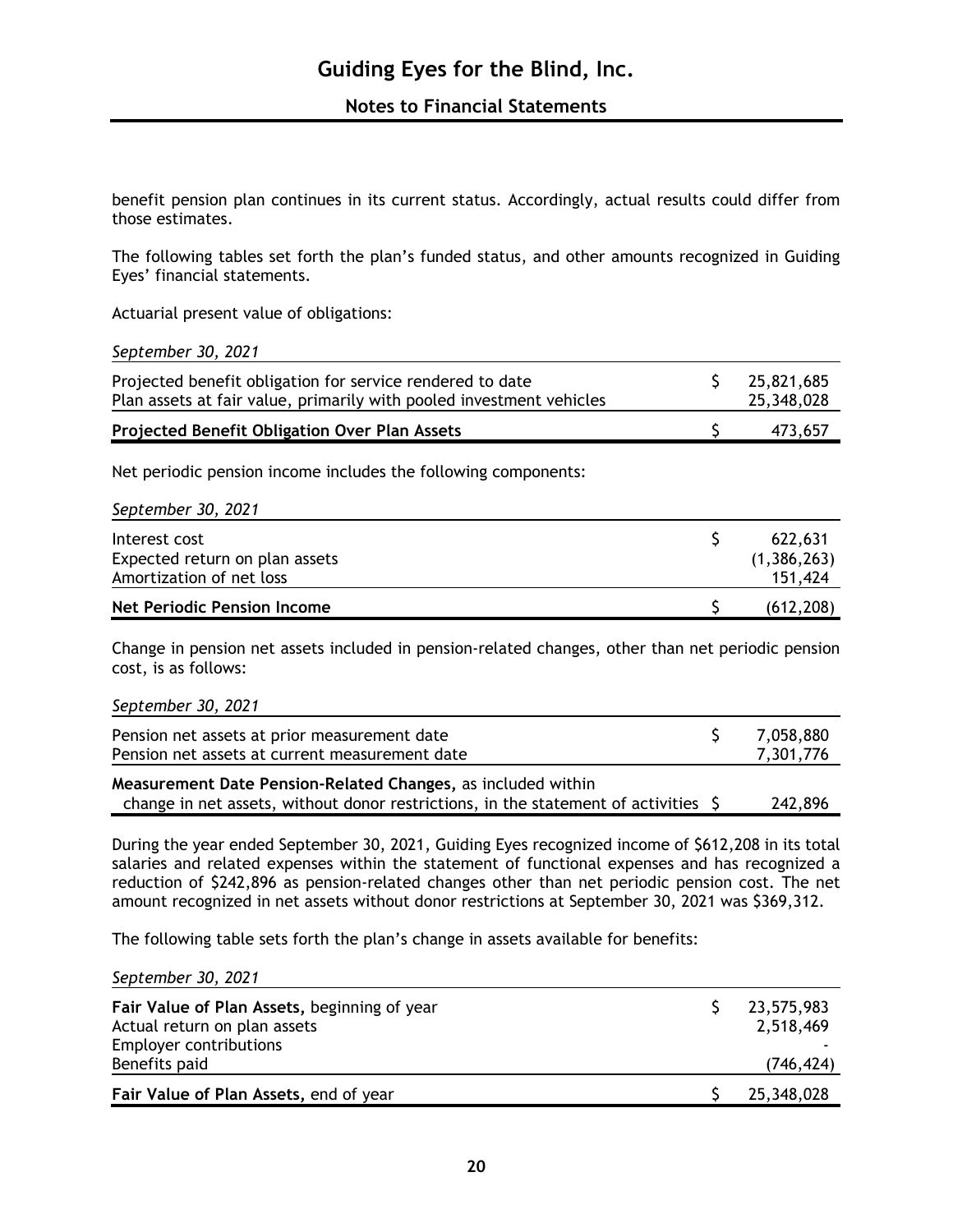The plan's assets are invested in publicly traded, moderate allocation large blend institution mutual funds and FDIC-insured cash. Guiding Eyes' investment policies are designed to ensure adequate plan assets are available to provide future payments of pension benefits to eligible participants of the plan. Guiding Eyes sets target allocations of assets at the discretion of the investment committee in conjunction with investment advisors to achieve this goal. Amounts are compared to benchmarks of the fund in the portfolio for reasonableness. Guiding Eyes' target plan assets allocation is 100% pooled investment vehicles.

The fair value of Guiding Eyes' pension plan assets by asset category is as follows:

#### *September 30, 2021*

|                             | Fair Value Measurement at Reporting Date Using |  |                |  |         |  |            |
|-----------------------------|------------------------------------------------|--|----------------|--|---------|--|------------|
|                             | Level 1                                        |  | Level 2        |  | Level 3 |  | Balance    |
| Cash                        | 135,950                                        |  | $\blacksquare$ |  | ٠       |  | 135,950    |
| Pooled investment vehicles* |                                                |  |                |  |         |  | 25,212,078 |
| <b>Total</b>                |                                                |  |                |  |         |  | 25,348,028 |

\* Certain investments that are measured at fair value using the NAV per share (or its equivalent) practical expedient have not been classified in the fair value hierarchy table. The fair value amounts presented in the preceding table are intended to permit reconciliation of the fair value hierarchy to the accompanying statement of financial position.

As Guiding Eyes is in the process of evaluating the possibility of terminating the defined benefit pension plan which may occur in the near future, payments noted below are shown as currently due. Accordingly, actual results could differ from those estimates.

The estimated future benefit payments are as follows:

| <b>Fiscal Year Ending</b>       |  |                 |  |  |  |  |  |
|---------------------------------|--|-----------------|--|--|--|--|--|
| 2022<br>2023-2031               |  | 26,948,658<br>- |  |  |  |  |  |
| <b>Total for Next Ten Years</b> |  | 26,948,658      |  |  |  |  |  |

There were no employer contributions required to be paid into the plan during the fiscal year ended September 30, 2021.

The weighted-average discount rate used to determine interest expense in 2021 was 2.60%. The weighted-average discount rate used to determine the pension benefit obligation at September 30, 2021 was 2.80%, which will be used to determine interest expense in fiscal year 2022. The expected long-term rate of return on plan assets used to determine the expected return on plan assets for 2021 was 6.0%.

Guiding Eyes maintains an investment portfolio, which is managed by professional investment managers.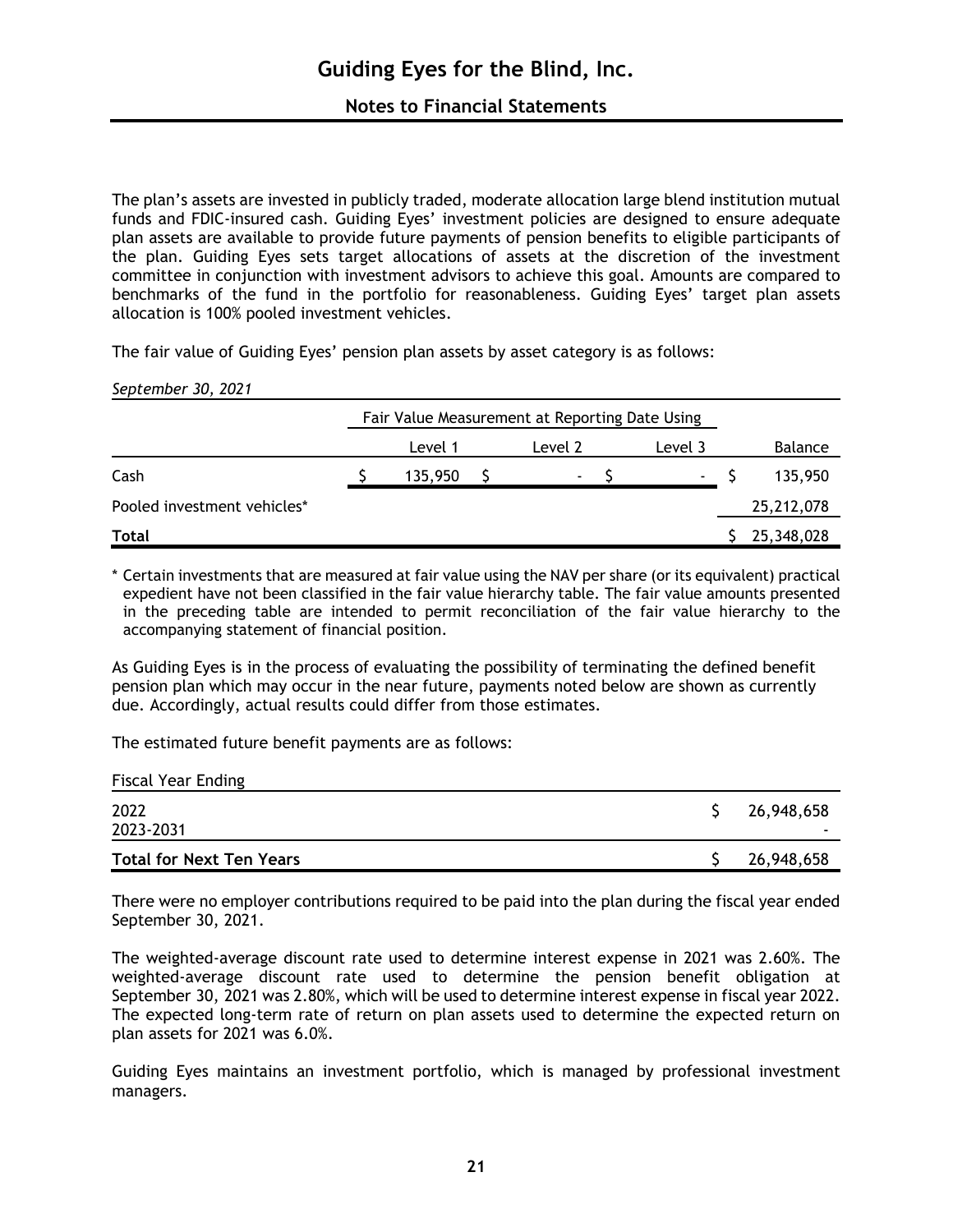## **Notes to Financial Statements**

#### *Mortality Table*

The Society of Actuaries (SOA) issued two final reports that update the mortality assumptions that private defined benefit retirement plans in the United States (U.S.) use in the actuarial valuations that determine a plan sponsor's pension obligations. Affected pension plan sponsors should expect the value of the actuarial obligations to increase, but the rate of increase will depend on the specific demographic characteristics of the plan participants and the types of benefits provided.

The plan is not sufficiently large to have credible mortality experience. The Pri-2012 mortality tables were released in October 2019 based upon a mortality study with the central year of 2012. Pri-2012 is the most recent study of private-sector mortality experience developed by the SOA's Retirement Plans Experience Committee (RPEC). The Pri-2012 report provides three approaches for implementation of the distinct contingent survivor tables in section 12.4; this valuation implements Approach 3 to reflect underlying differences in expected mortality before and after the death of the primary annuitant. The population covers a mix of white and blue-collar workers. RPEC released Mortality Improvement Scale MP-2021 in October 2021 as an update to the MP-2020 scale. The MP-2021 scale includes an additional year (2019) of experience compared to the experience considered in the development of Scale MP-2020, which included experience through 2018. Therefore, Scale MP-2021 incorporates the most current information available from the Social Security Administration (SSA), extended further by RPEC using a similar methodology to that used by SSA. No changes have been made to the mortality assumption due to the demographic impact of the ongoing new strain of coronavirus (the COVID-19 outbreak) pandemic for the following reasons:

- At this point, significant uncertainty remains regarding the long-term impact of the COVID-19 outbreak to recommend a general adjustment to the mortality assumption. There is also significant variation between geographies, age profile, socioeconomic status, and other factors that could lead the direct impact to vary significantly across plans.
- The excess in observed mortality is unlikely to have significant impact on pension liabilities. For example, even doubling normal mortality rates for one year, which is more impactful than COVID-19 (which has roughly led to around 15% increase in mortality in the U.S. during 2020), would reduce benefit liabilities by less than 1% in a typical plan. This modest impact on the liabilities is further reinforced by the concentration of deaths in the elderly and those with pre-existing conditions. The large potential change in liabilities would come from assumed future mortality. This depends entirely on factors not yet understood (and for which necessary data is not yet available). We believe more information is needed before long-term assumptions can be definitively changed.

The SOA committee that developed the tables recommends consideration of their use, effective immediately, for measuring private pension plan obligations. Their use also will affect the measurement of plan obligations associated with private employer postretirement health and life insurance plans.

#### *Deferred Compensation Plan - 403(b)*

On January 1, 2015, Guiding Eyes established a Defined Contribution Plan covering all eligible employees under Section 403(b) of the code. From January 1, 2015, to September 30, 2020, Guiding Eyes provided discretionary contributions on behalf of all eligible employees in the amount of up to 14% of the participant's compensation for the year, based on the participant's years of service. Effective October 1, 2020, Guiding eyes provides a discretionary (immediately vested) contribution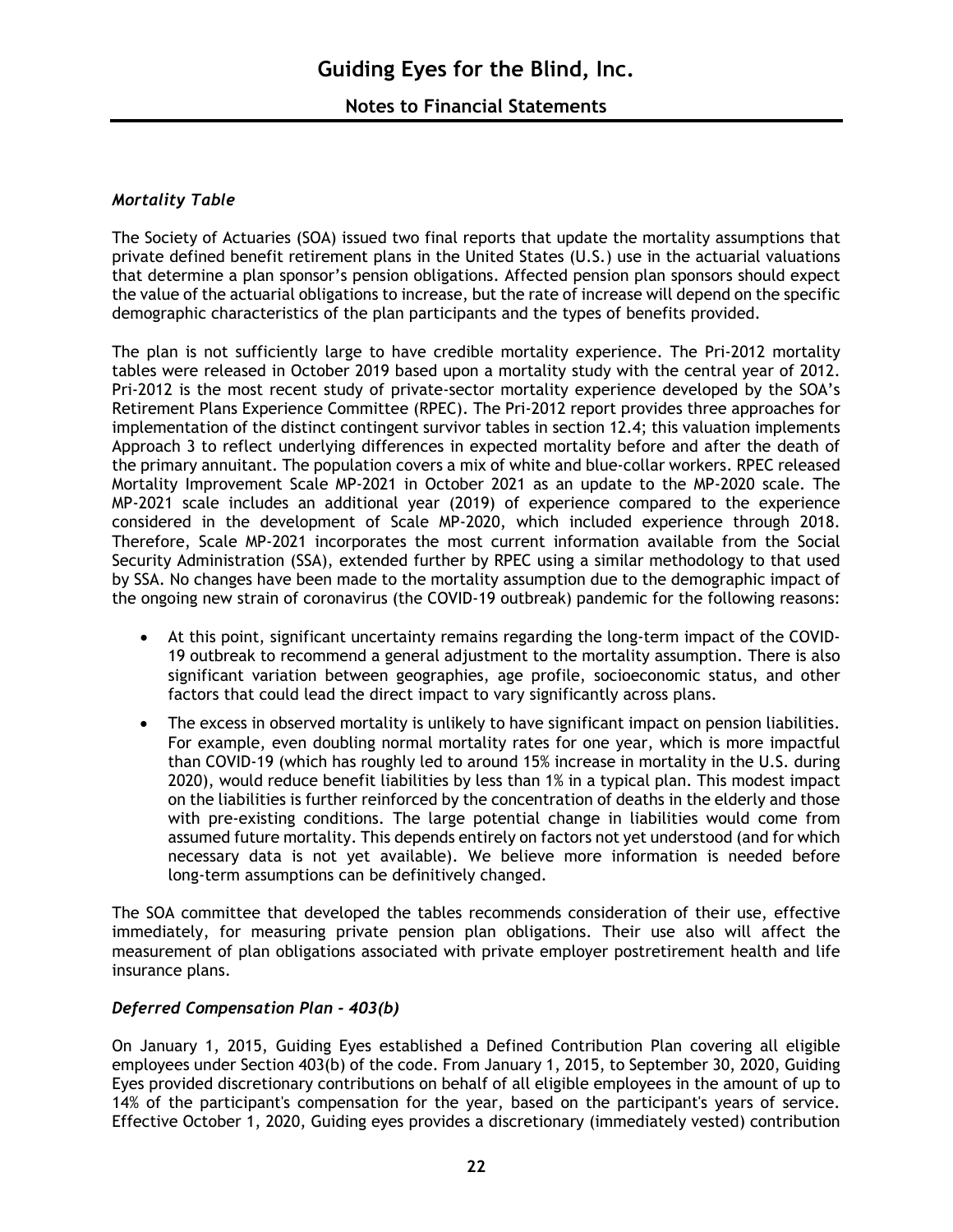on behalf of all eligible employees of 4% and in addition, Guiding Eyes will match employee contributions into the plan up to 6% of salary. Guiding Eyes' matching contributions will vest 20% per year of completed service and be 100% vested after the completion of 5 years of service. For the year ended September 30, 2021, the amount charged to operations for employer contributions to the plan amounted to \$987,069.

#### *Deferred Compensation Plan - 457(b)*

During fiscal year 2018, Guiding Eyes established an eligible deferred compensation plan, as described in Section 457(b) of the Code, for the benefit of the CEO and directors of Guiding Eyes. During the year ended September 30, 2021, Guiding Eyes contributed \$78,000 to the plan. Investments associated with the plan are comprised of publicly traded mutual funds, which are recorded at their fair value as an asset limited as to use and as a corresponding deferred compensation liability on the statement of financial position. The value of the asset and liability as of September 30, 2021 was \$331,460.

## **10. Allocation of Joint Activity Costs**

During 2021, Guiding Eyes incurred joint activity costs of \$5,516,072 for informational materials and activities that included fundraising appeals. Of these costs, \$3,879,551 was allocated to fundraising expense and \$1,636,521 was allocated to the Enrichment and Education Program.

*The remainder of this page intentionally left blank.*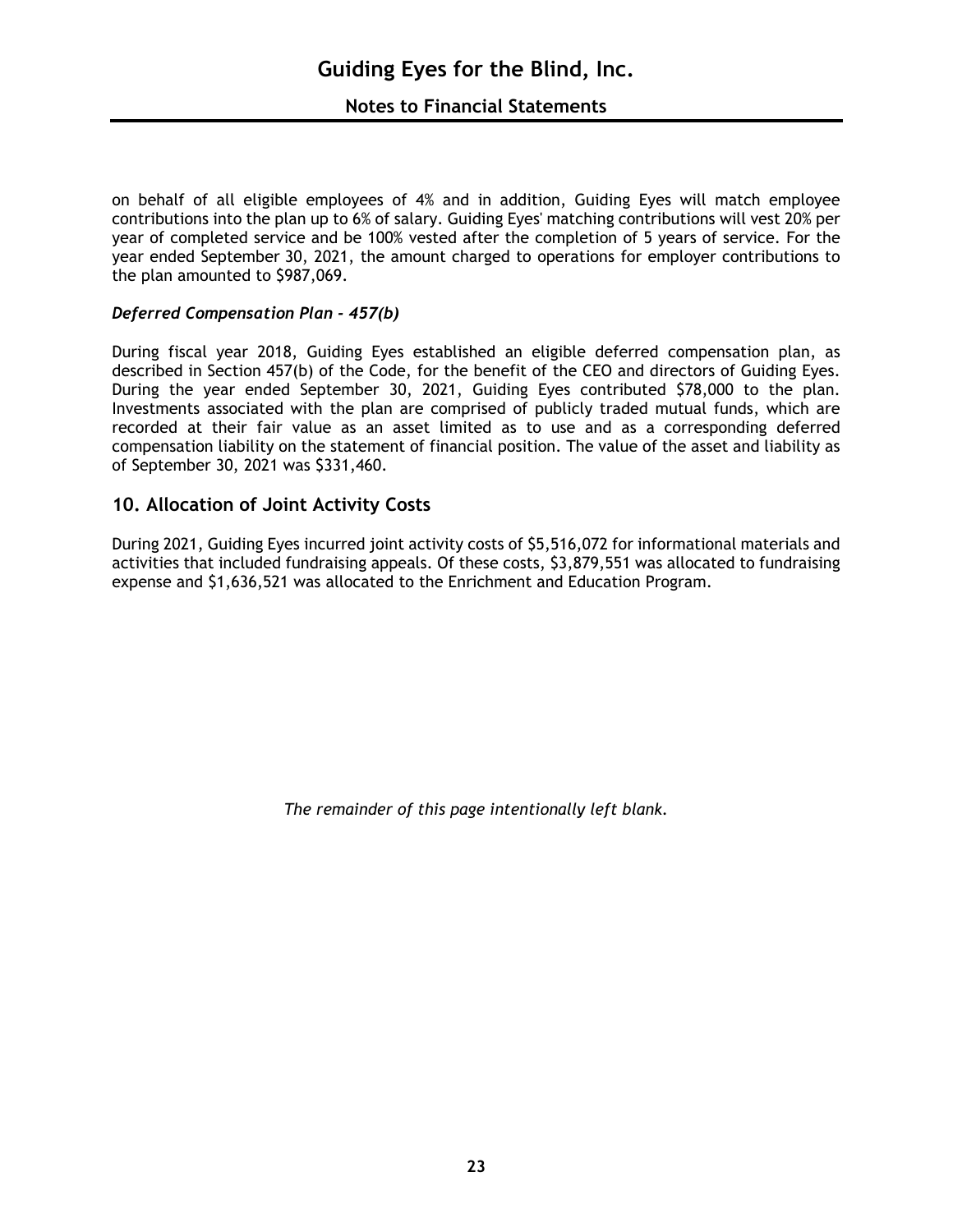## **11. Net Assets with Donor Restrictions**

Donor-imposed restricted net assets that are perpetual in nature and purpose restricted consist of the following:

*Year ended September 30, 2021*

|                                        | <b>With Donor Restriction</b> |                                  |   |                                                                 |                           |           |    |                                    |   |            |
|----------------------------------------|-------------------------------|----------------------------------|---|-----------------------------------------------------------------|---------------------------|-----------|----|------------------------------------|---|------------|
|                                        |                               | Perpetual in Nature<br>Principal |   | Earnings on<br>Perpetual in Nature<br><b>Purpose Restricted</b> | <b>Purpose Restricted</b> |           |    | <b>Total Purpose</b><br>Restricted |   | Total      |
| Special Needs Endowment                | \$                            | 2,108,730                        | S | 2,519,823                                                       | \$                        |           | \$ | 2,519,823                          | S | 4,628,553  |
| Guiding Eyes Strategic Growth Fund     |                               |                                  |   |                                                                 |                           | 3,381,154 |    | 3,381,154                          |   | 3,381,154  |
| The Ann MacCarthy Parke Endowment Fund |                               | 756,400                          |   |                                                                 |                           |           |    |                                    |   | 756,400    |
| The Ethel S. Abbott Endowment Fund     |                               | 525,000                          |   |                                                                 |                           |           |    |                                    |   | 525,000    |
| Lilian Feder Foundation                |                               | 270,000                          |   |                                                                 |                           |           |    |                                    |   | 270,000    |
| Other - Perpetual in Nature            |                               | 154,876                          |   |                                                                 |                           |           |    |                                    |   | 154,876    |
| Grace Kennedy Fund                     |                               | 101,708                          |   |                                                                 |                           |           |    |                                    |   | 101,708    |
| The Doris E. Harrington Fund           |                               | 96,530                           |   |                                                                 |                           |           |    |                                    |   | 96,530     |
| The Russell E. Whitmyer Endowment Fund |                               | 50,000                           |   |                                                                 |                           |           |    |                                    |   | 50,000     |
| The Dorothea Jacobs Grant Fund         |                               | 43,148                           |   |                                                                 |                           |           |    |                                    |   | 43,148     |
| The Frances Howe Dwight Memorial Fund  |                               | 35,032                           |   |                                                                 |                           |           |    |                                    |   | 35,032     |
| The Paul V. Hurley Endowment Fund      |                               | 33,971                           |   |                                                                 |                           |           |    |                                    |   | 33,971     |
| Vilma Donnelly Carriage House          |                               |                                  |   |                                                                 |                           | 276,156   |    | 276,156                            |   | 276,156    |
| Development Various Project            |                               |                                  |   |                                                                 |                           | 151,929   |    | 151,929                            |   | 151,929    |
| Lions Project                          |                               |                                  |   |                                                                 |                           | 147,029   |    | 147,029                            |   | 147,029    |
| <b>MRI Building Renovation</b>         |                               |                                  |   |                                                                 |                           | 50,000    |    | 50,000                             |   | 50,000     |
| <b>Veterinary Equipment</b>            |                               |                                  |   |                                                                 |                           | 43,420    |    | 43,420                             |   | 43,420     |
| Hockenmeyer Veterinary Fund            |                               |                                  |   |                                                                 |                           | 41,306    |    | 41,306                             |   | 41,306     |
| <b>Puppy Regions</b>                   |                               |                                  |   |                                                                 |                           | 40,021    |    | 40,021                             |   | 40,021     |
| Cryopreservation                       |                               |                                  |   |                                                                 |                           | 30,108    |    | 30,108                             |   | 30,108     |
| Other Programs - Purpose Restricted    |                               |                                  |   |                                                                 |                           | 29,440    |    | 29,440                             |   | 29,440     |
| Hadden Student Help Fund               |                               |                                  |   |                                                                 |                           | 22,558    |    | 22,558                             |   | 22,558     |
| Keymer Technoogy Fund                  |                               |                                  |   |                                                                 |                           | 19,978    |    | 19,978                             |   | 19,978     |
| Keymer Miscellaneous Projects          |                               |                                  |   |                                                                 |                           | 13,376    |    | 13,376                             |   | 13,376     |
| Kennel Enrichment                      |                               |                                  |   |                                                                 |                           | 10,767    |    | 10,767                             |   | 10,767     |
| Milton Scholarship                     |                               |                                  |   |                                                                 |                           | 2,308     |    | 2,308                              |   | 2,308      |
|                                        | \$                            | 4,175,395                        |   | 2,519,823                                                       | Ŝ                         | 4,259,550 | S  | 6,779,373                          |   | 10,954,768 |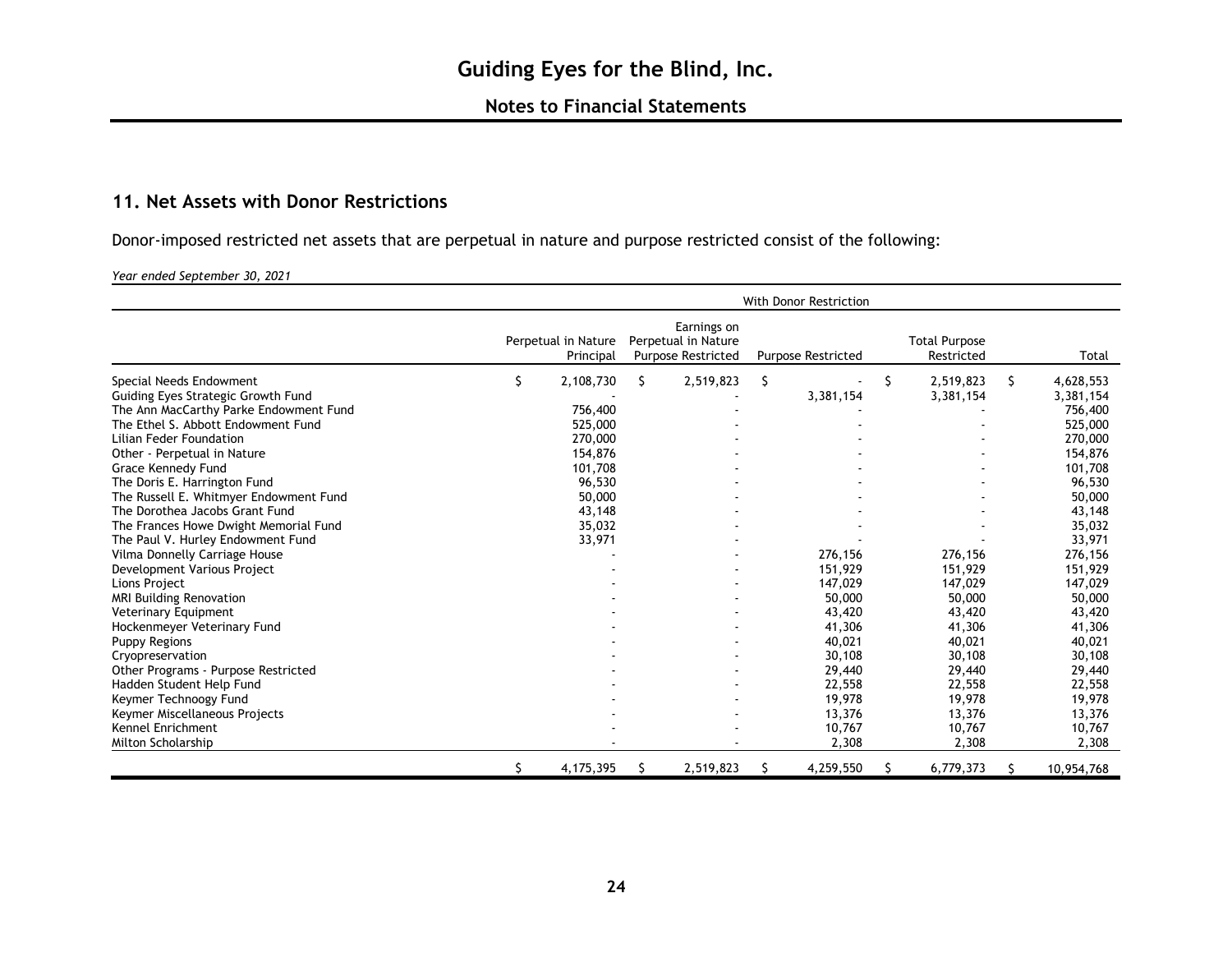## **12. Net Assets Released from Restrictions**

Net assets with donor restrictions released from restrictions are as follows:

*Year ended September 30, 2021*

|                                    |   | <b>With Donor Restrictions</b> |    |                                                              |                 |
|------------------------------------|---|--------------------------------|----|--------------------------------------------------------------|-----------------|
|                                    |   | Purpose<br>Restricted          |    | Related to<br>Earnings from<br>Perpetual in<br><b>Nature</b> | Total           |
| Vilma Donnelly Carriage House      | Ş | 274,694                        | \$ |                                                              | \$<br>274,694   |
| Special Needs Endowment            |   |                                |    | 242,410                                                      | 242,410         |
| Guiding Eyes Strategic Growth Fund |   |                                |    | 177,147                                                      | 177,147         |
| Capacity Building Expansion Plan   |   | 150,956                        |    |                                                              | 150,956         |
| Other programs                     |   | 65,553                         |    |                                                              | 65,553          |
| <b>Puppy Regions</b>               |   | 34,788                         |    |                                                              | 34,788          |
| <b>Genetic Various</b>             |   | 32,922                         |    |                                                              | 32,922          |
| Veterinary Equipment               |   | 31,799                         |    |                                                              | 31,799          |
| Gooter Fund                        |   | 24,003                         |    |                                                              | 24,003          |
| Development Various Projects       |   | 7,464                          |    |                                                              | 7,464           |
| Lions Project                      |   | 3,828                          |    |                                                              | 3,828           |
| Puppy Program                      |   | 961                            |    |                                                              | 961             |
| Cryopreservation                   |   | 261                            |    |                                                              | 261             |
| Keymer Technology Fund             |   | 80                             |    |                                                              | 80              |
| Keymer Miscellaneous Projects      |   | 40                             |    |                                                              | 40              |
|                                    |   | 627,349                        | S  | 419,557                                                      | \$<br>1,046,906 |

Investment earnings of \$419,557 that relate to perpetual-in-nature donor-restricted endowments were released in accordance with the terms of the donors' agreements. Such earnings are kept in the investment portfolio as a portion of net assets without donor restrictions.

## **13. Endowments – Net Asset Classifications**

Guiding Eyes' endowments consist of investments that are donor restricted. Under U.S. GAAP, the following applies to the endowment funds:

*Interpretation of Relevant Law* - The spending of endowment funds by a not-for-profit corporation in the state of New York is currently governed by the NYPMIFA, a modified version of UPMIFA, as enacted in 2010 in the New York Not-for-Profit Corporation Law. Guiding Eyes has interpreted NYPMIFA as allowing the governing board of the organization to make available for expenditure as much of an endowment fund, including principal, as the governing board finds prudent, taking into consideration the "uses, benefits, purposes, and duration" for which the fund was established. The governing board must act in good faith and must consider various factors, if relevant, when making decisions, including the organization's investment policy, purposes of the organization and the fund, and general economic conditions.

*Investment and Spending Policies* – Guiding Eyes has adopted an investment policy to diversify investments among both equity and fixed-income securities so as to provide a balance that will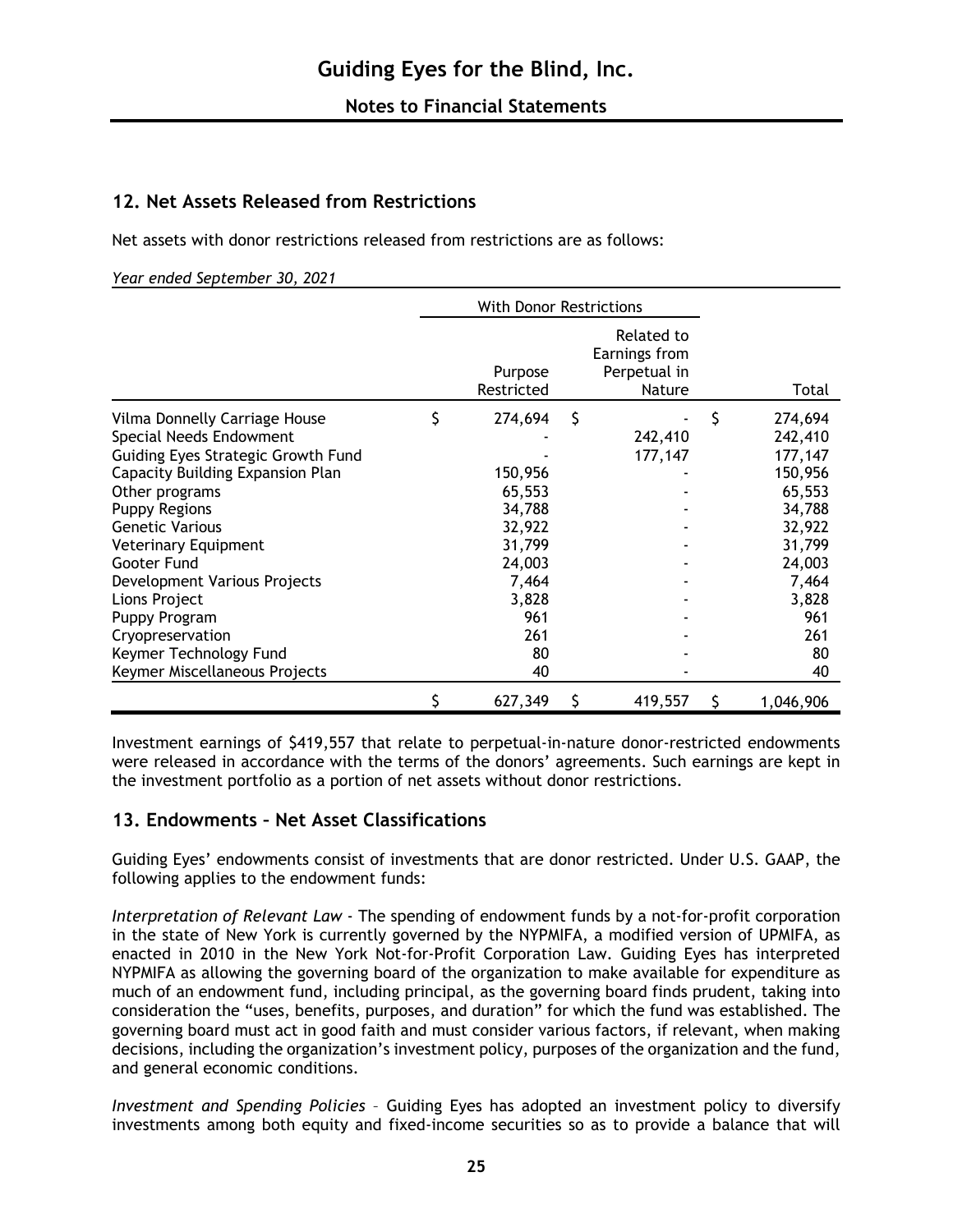enhance total return while avoiding undue risk concentration in any single asset class or investment category. Guiding Eyes may appropriate for distribution each year 5% of its invested assets based upon their rolling average value over the prior 12 quarters, which is in line with their targeted rate of return. Currently, Guiding Eyes does not spend any of the investment income generated by the endowment funds, in order to enhance the growth of the endowed assets. Endowment assets include those assets of donor-restricted funds that Guiding Eyes must hold in perpetuity, and as directed by the donors, and those assets that are Board-designated, as approved by the Board of Directors of Guiding Eyes. The endowment funds are invested in vehicles, such as money-market funds, mutual funds, and government and equity securities, as well as certificates of deposit.

Guiding Eyes considers the following factors in making a determination to appropriate or accumulate donor-restricted endowment funds:

- The duration and preservation of the funds.
- The purposes of Guiding Eyes and the donor-restricted endowment funds.
- General economic conditions.
- The possible effect of inflation and deflation.
- The expected total return from income and the appreciation/depreciation of investments.
- The investment policy of Guiding Eyes.
- Other resources of Guiding Eyes.

The following table represents the endowment net asset composition by type of fund:

| September 30, 2021  |                  |
|---------------------|------------------|
|                     | Donor-Restricted |
| Perpetual in nature | 10,076,372       |

The following table represents the reconciliation of changes in endowment net assets:

|                                                                                                | Donor-Restricted<br>(Perpetual in<br>Nature) |  |
|------------------------------------------------------------------------------------------------|----------------------------------------------|--|
| Endowment Net Assets, September 30, 2020<br>Net investment income<br>Transfers from endowment: | 8,927,021<br>1,556,908                       |  |
| Net transfers from endowment to purpose restricted<br>Contributions                            | (419, 557)<br>12,000                         |  |
| Endowment Net Assets, September 30, 2021                                                       | 10,076,372                                   |  |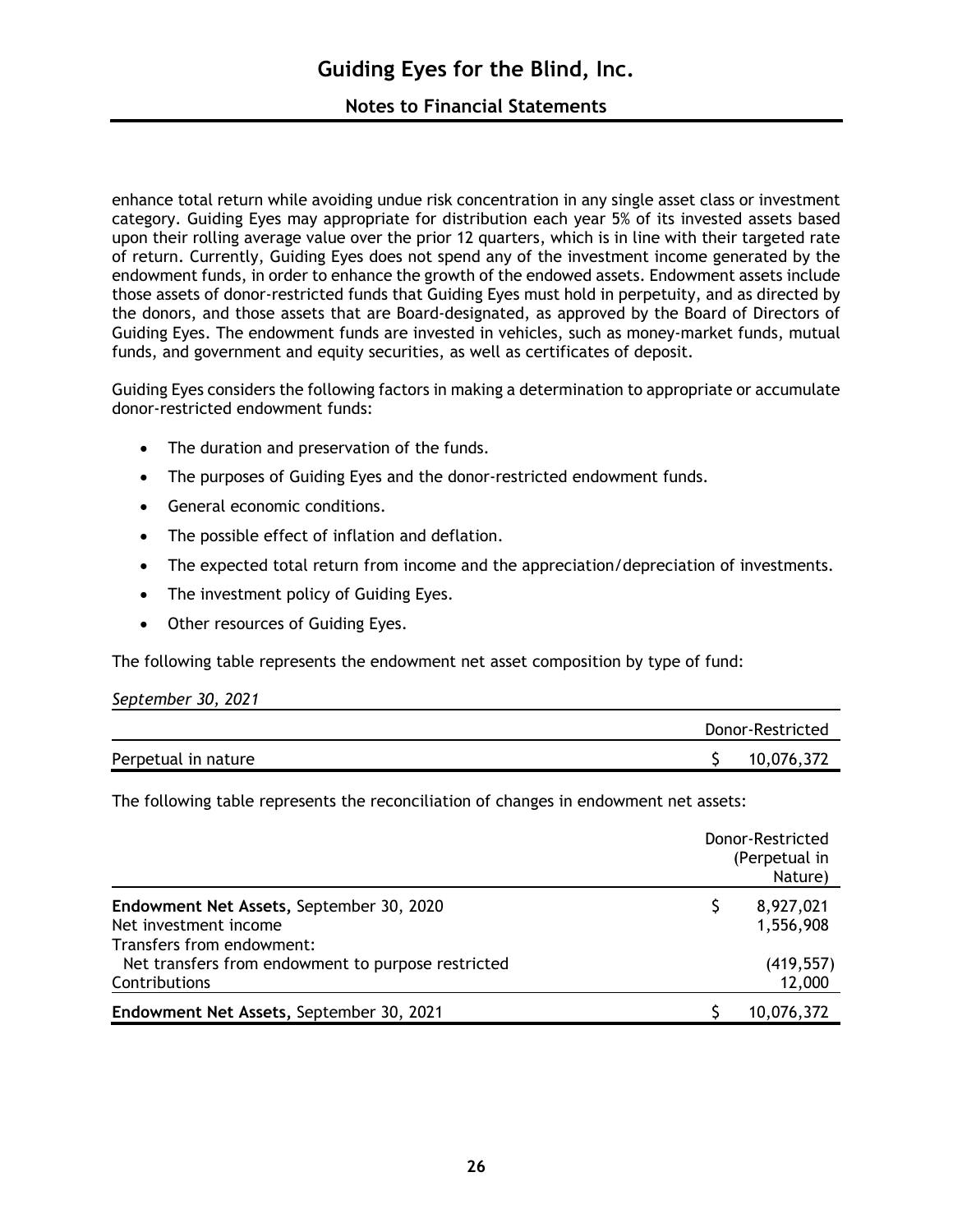## **14. Donated Services and Materials**

A substantial number of unpaid volunteers have made significant contributions of their time to develop Guiding Eyes' programs, principally breeding, training, and student programs. The value of this contributed time is not reflected in the financial statements since it is not susceptible to objective measurement or valuation.

## **15. Methods Used for Allocation of Expenses**

The financial statements contain categories of expenses that are attributable to one or more program or support functions of Guiding Eyes. Those areas include depreciation and amortization, the president's office, communications, and information technology departments. Overhead expenses are allocated based on square footage; the president's office salary and benefits allocation is based on estimates of time and effort spent supporting all program functions across the organization. The communications department and the information technology department expenses are allocated based on estimates of time, effort, and costs of specific technology utilized, respectively.

## **16. Additional Estate Income**

Guiding Eyes expects to receive cash, investment, and other assets from various estates of which they have been notified that they are a beneficiary. At present, the terms and amounts of these contributions have not been finalized. Accordingly, no receivable has been recorded in the financial statements.

## **17. Risks and Uncertainties – COVID-19 and CARES Act**

On January 30, 2020, the World Health Organization (WHO) announced a global health emergency because of the COVID-19 outbreak and the risks to the international community as the virus spreads globally beyond its point of origin. In March 2020, the WHO classified the COVID-19 outbreak as a pandemic, based on the rapid increase in exposure globally.

As a result of the COVID-19 outbreak, Guiding Eyes has incurred, and it is expected to incur for the foreseeable future, incremental and other COVID-19 pandemic-related expenses. COVID-19-related expenses consist of additional costs that Guiding Eyes is incurring to protect its employees, contractors, and consumers, and to support social-distancing requirements resulting from the COVID-19 pandemic. These costs include, but are not limited to, new or added benefits provided to employees, the purchase of additional personal protection equipment and disinfecting supplies, additional facility cleaning services, initiated programs, communications to customers on utility response, and increased technology expenses to support remote working, where possible.

The full impact of the COVID-19 outbreak continues to evolve as of the date of this report. As such, it is uncertain as to the full impact that the pandemic will have on Guiding Eyes' financial condition, liquidity, and future results of operations. Management is actively monitoring the global situation on its financial condition, liquidity, operations, suppliers, industry, and workforce.

On March 27, 2020, the Coronavirus Aid, Relief, and Economic Security Act (the CARES Act) was enacted. The CARES Act, among other things, includes provisions relating to refundable payroll tax credits, deferment of employer-side social security payments, net operating loss carryback periods,